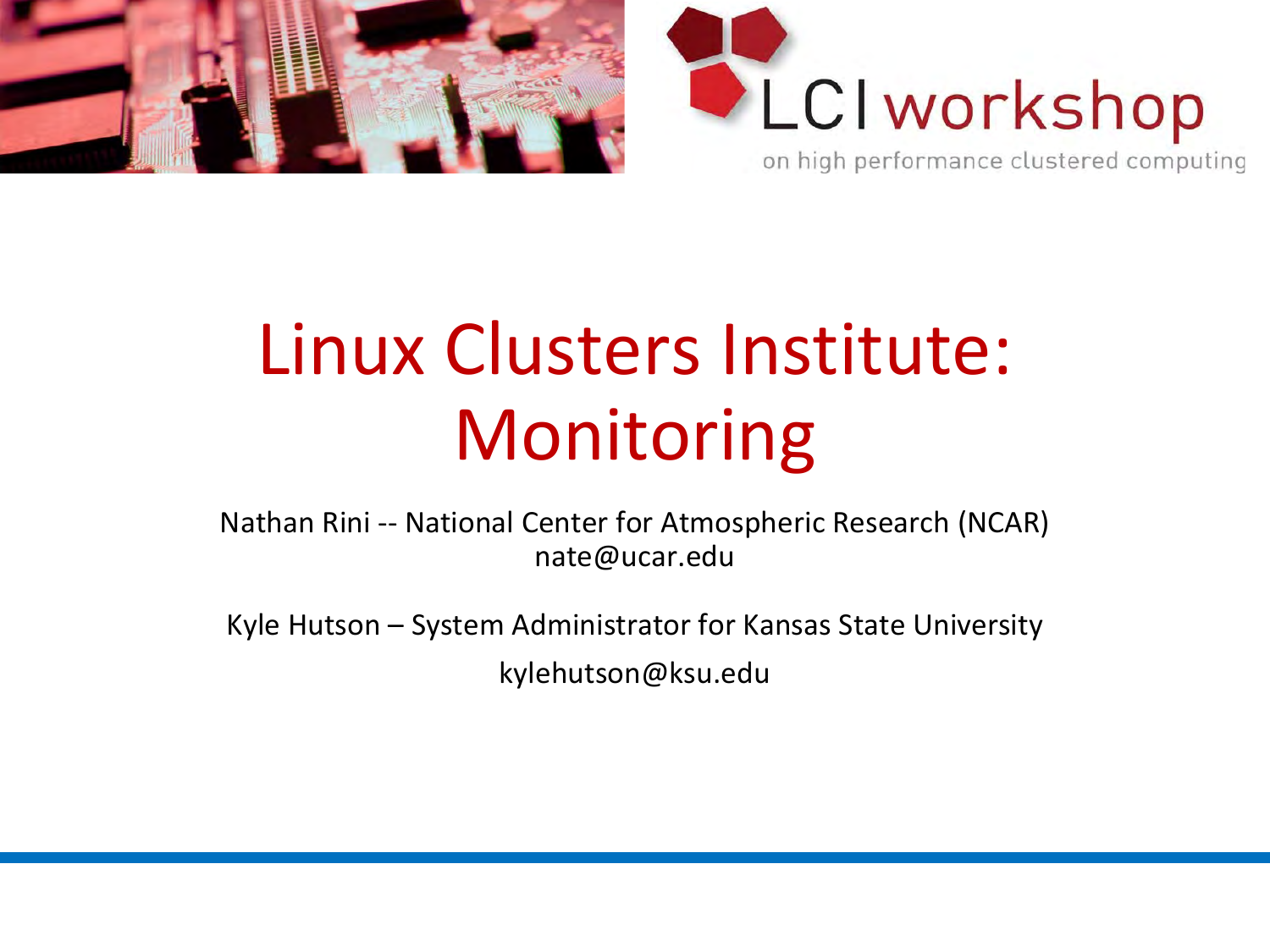

# Why monitor?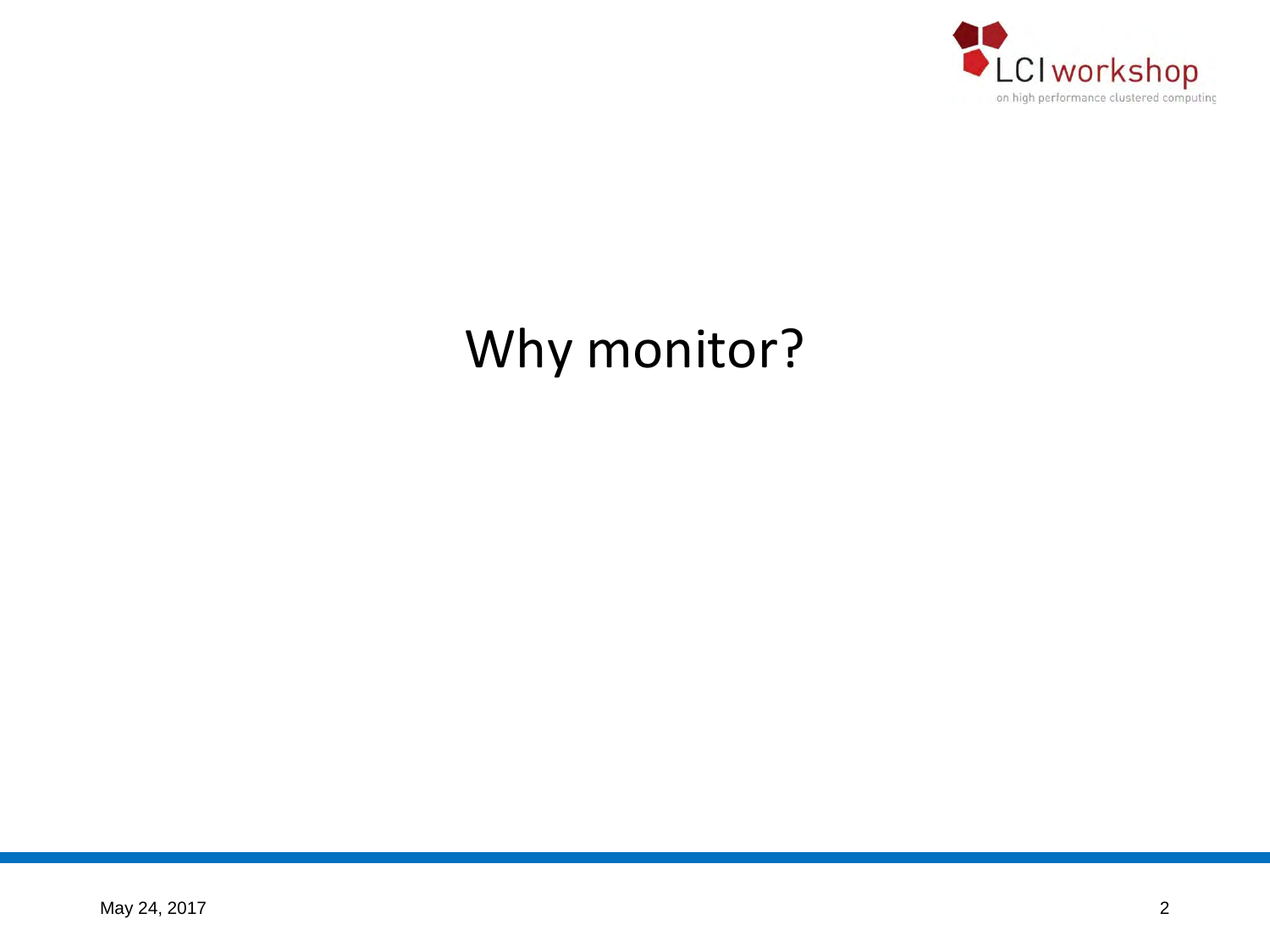

## Service Level Agreement (SLA)

•Which services **must** be provided by you? •Which services **must** be provided to you?

- Regulatory requirements
- Contractual requirements
- Business requirements
- Common Deliverables

•Availability of services (Uptime)

•mean time between failures (MTBF)

•mean time to repair or mean time to recovery (MTTR)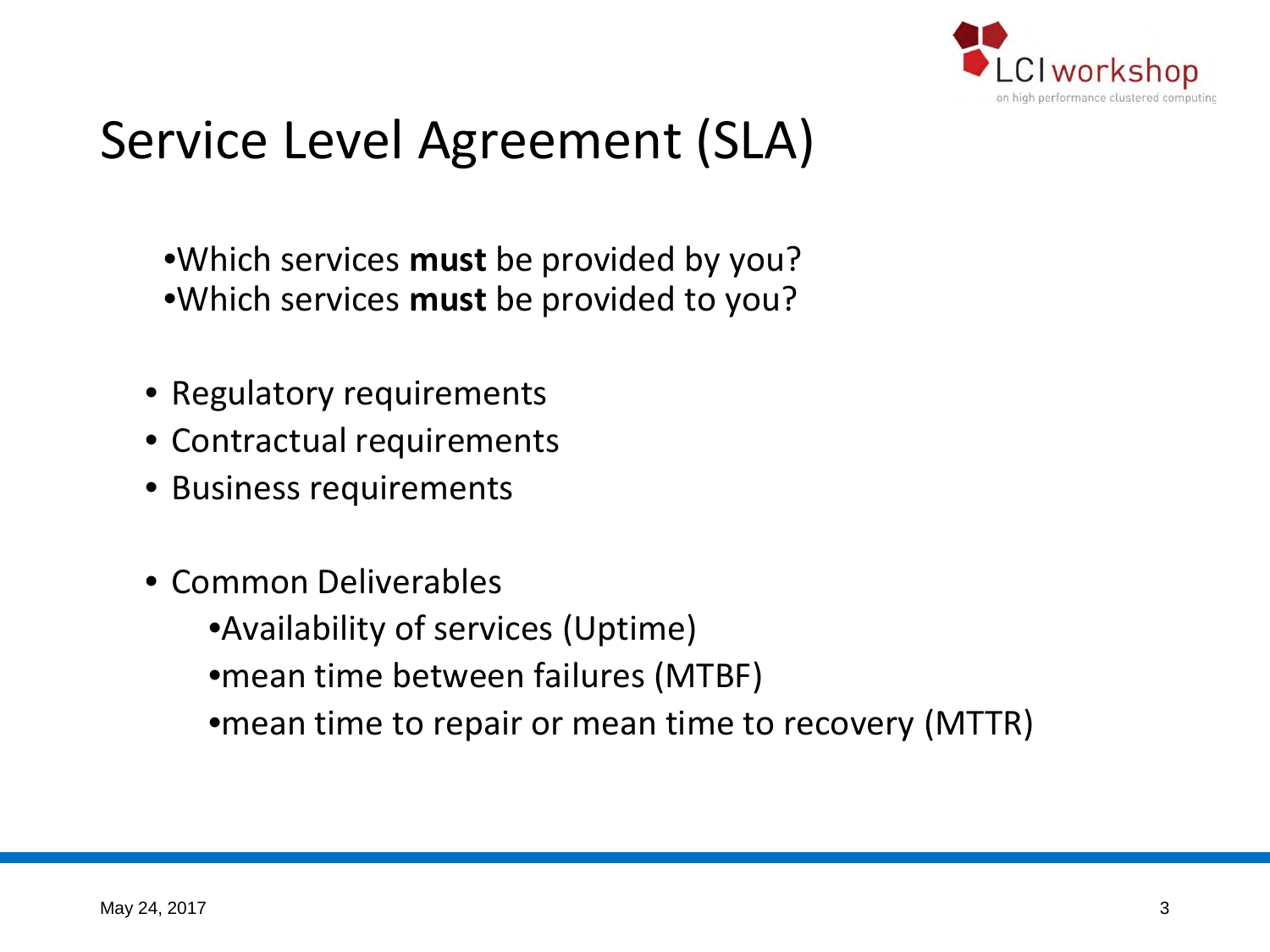

## Monitoring and Notification Basic Flow

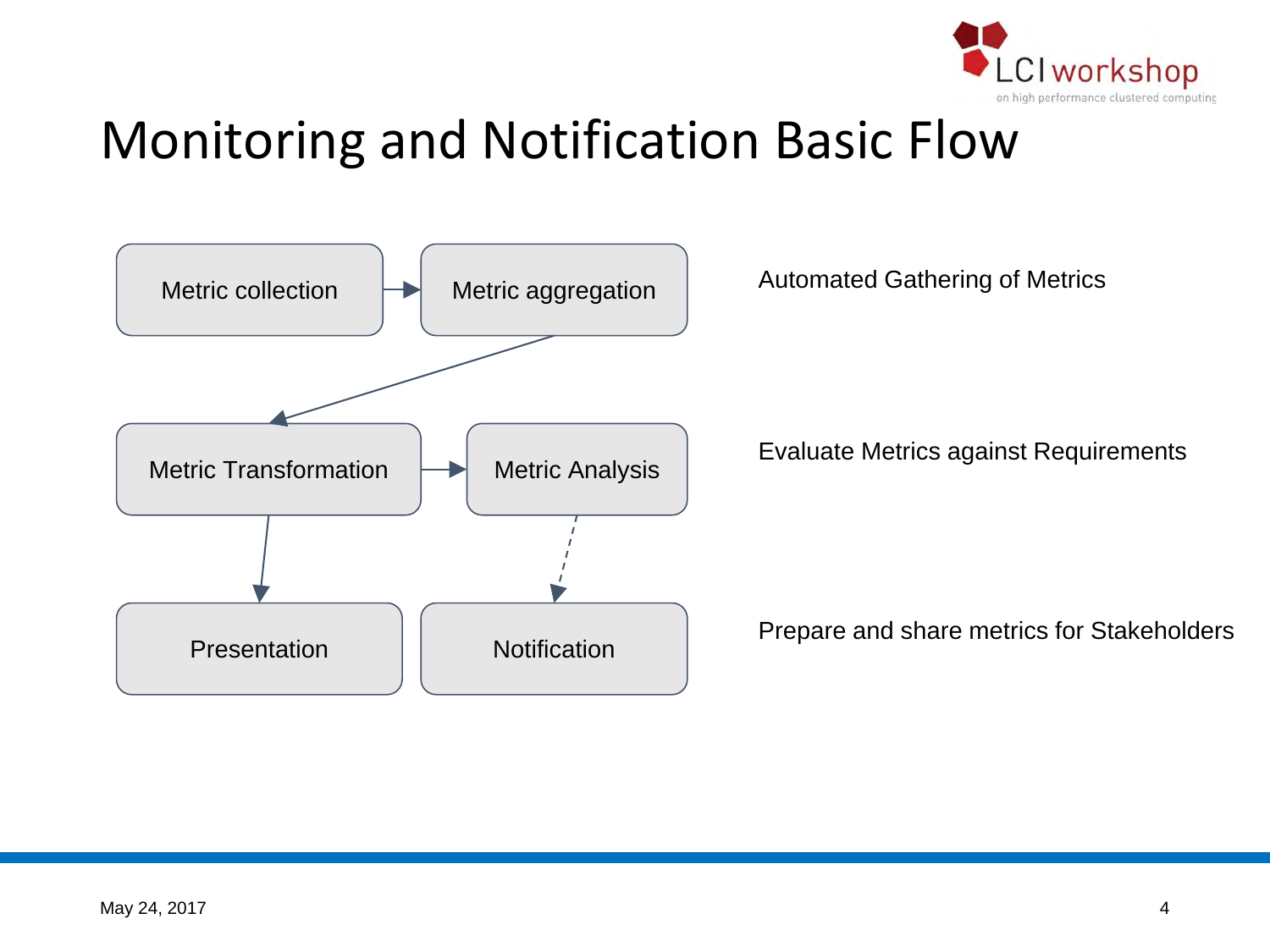

# What to Collect (Metrics)

- Overall cluster health
	- Queue size
		- •Jobs running
		- •Jobs Queued
	- Overall network usage
	- Number of responding nodes
- Individual node health
	- Load average
	- Memory used
	- Network bandwidth
	- CPU usage
	- Temperature
- Storage
	- Capacity
	- Degraded status
	- Connectivity
	- •Security
		- •Logs of everything
	- •Power status
	- •temperatures
		- •Cold-aisle
		- •Switches exhausts
		- •CPU temperatures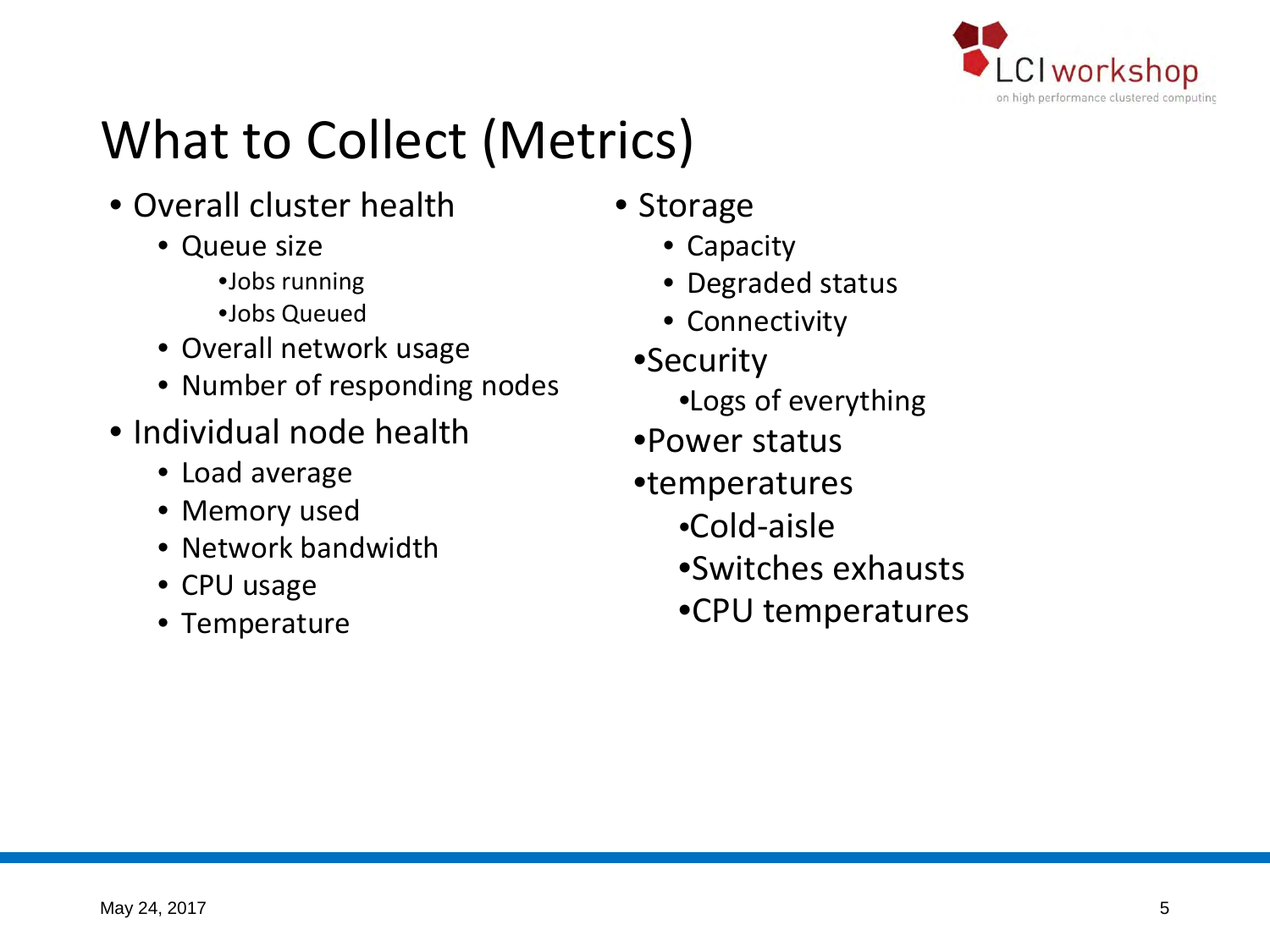

## Metric Collection

- Collection Tools (Common Tools)
	- •Ganglia
	- •Collectd
	- •Perfmon
	- •Performance Co-pilot (PCP)
	- •Nagios
	- •Unified Fabric Manager (UFM)
	- •Cacti
	- •Syslog
	- •TACC stats
	- •Scripts

Collection tools already exist to capture most metrics.

No single tool will do everything you need unless you write it yourself

Try to avoid re-inventing the wheel.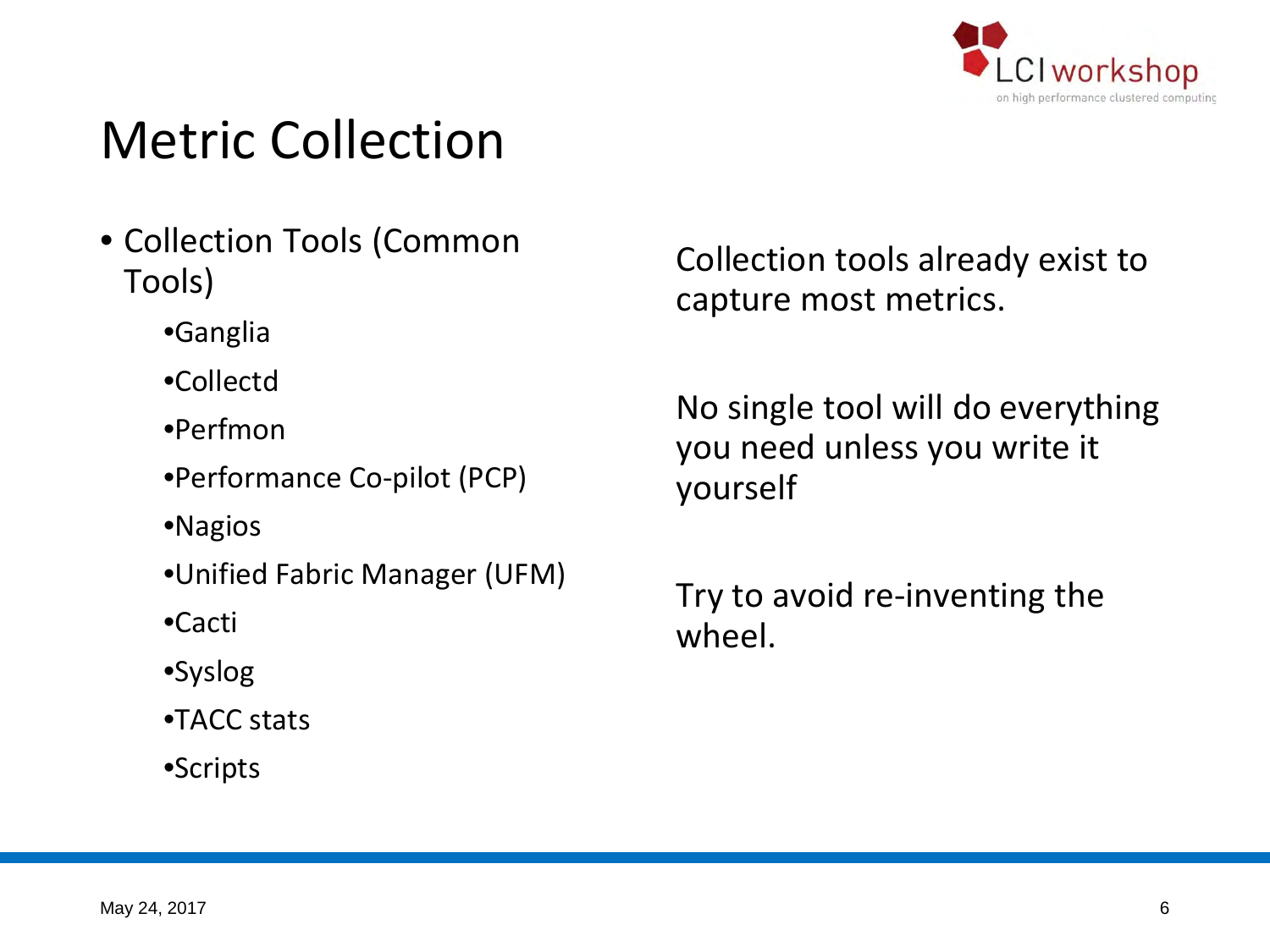

## Metric Aggregation

- Aggregation Tools
	- •Ganglia
	- •Collectd
	- •Performance Co-pilot (PCP)
	- •Nagios
	- •Unified Fabric Manager (UFM)
	- •Cacti
	- •Syslog
	- •Round Robin Database (RRD)

Metrics need to be gathered from all over the cluster to a single place for analysis and storage

Most metrics should transfer over the Management Ethernet to avoid interference with Job performance in Low Latency interconnect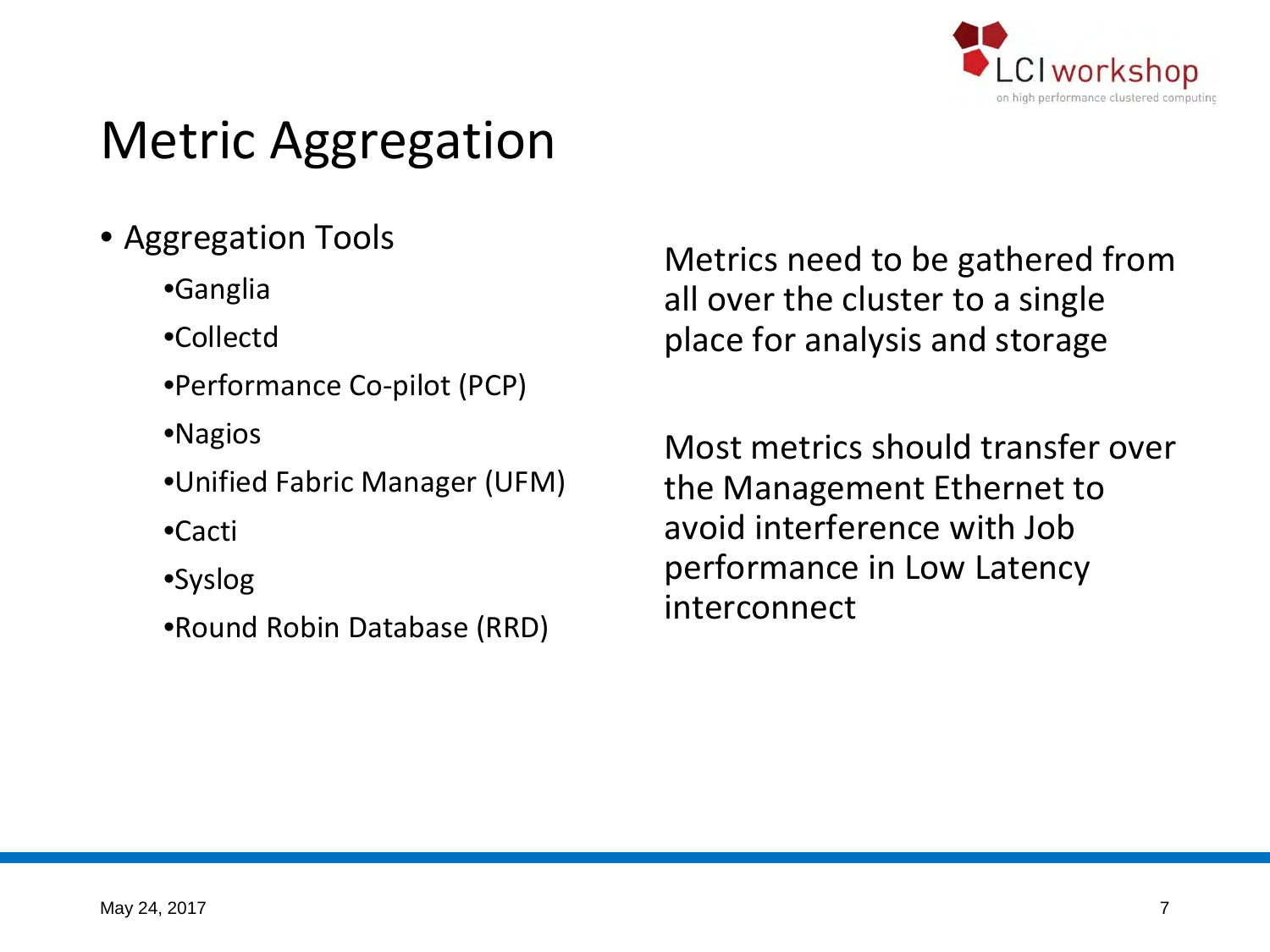

## Metric Analysis and Transformation

- Monitoring Conundrum
	- •Data is useless unless we do something with it
	- •We can collect much more data than we can analyse
	- •We generally won't know what data we need until we need it

•Exception: Data we must provide for SLA requirements

- •Limited storage and processing capacity for metric analysis
	- •This is less of an issue as drives get cheaper, but they also aren't getting much faster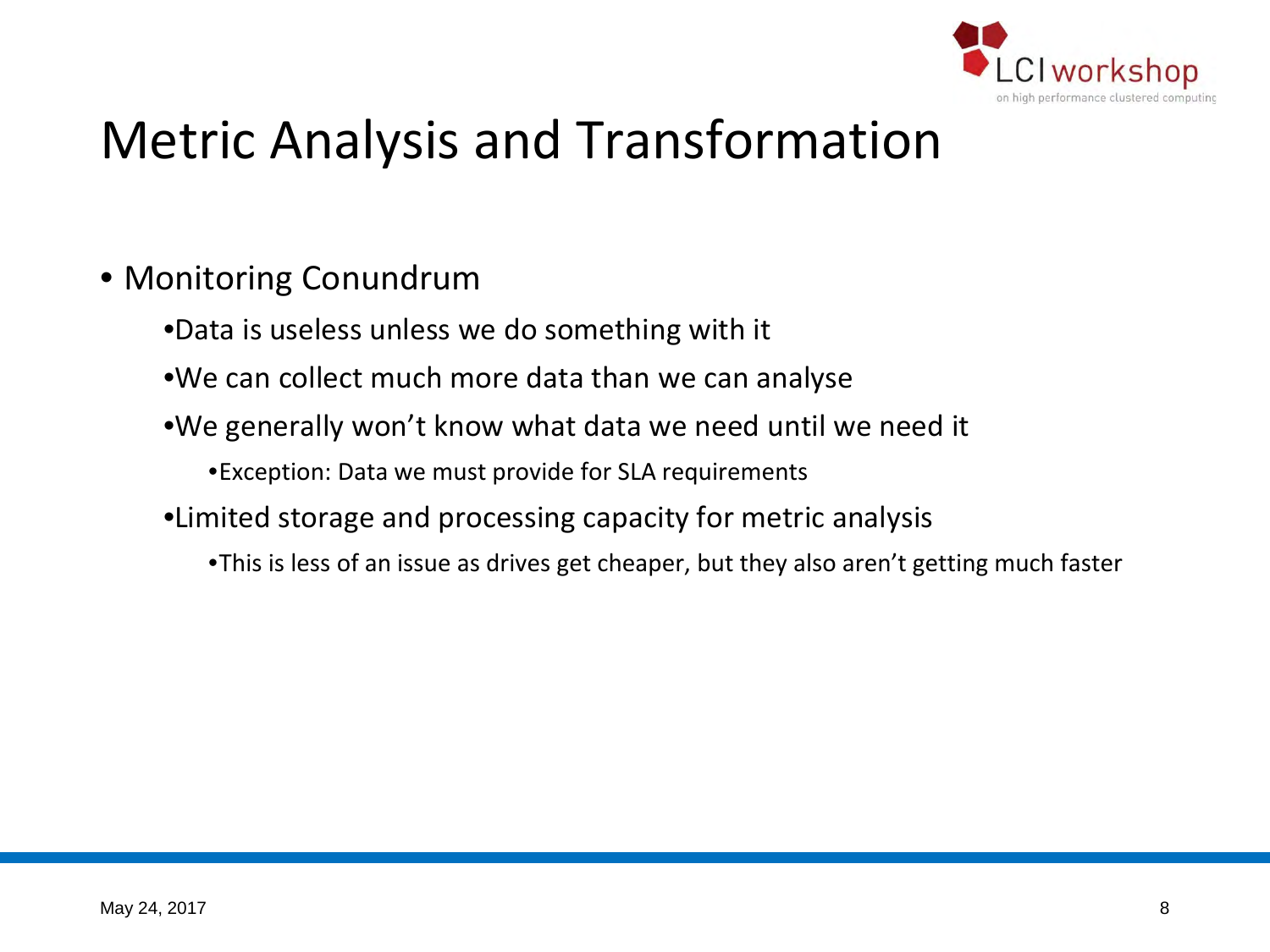

## Notification

- Notification Tools
	- •Nagios
	- •Icinga
	- •Zenoss
	- •Zabbix
	- •PRTG
	- •OpenNMS
	- $^{\circ}$ OP5
	- •Pandora FMS
	- •Unified Fabric Manager (UFM)

Basic functionality of all alerts: Red, Yellow, Green

Most notification tools are forks or clones of Nagios

Notification tools can be passive or active in querying the status of the cluster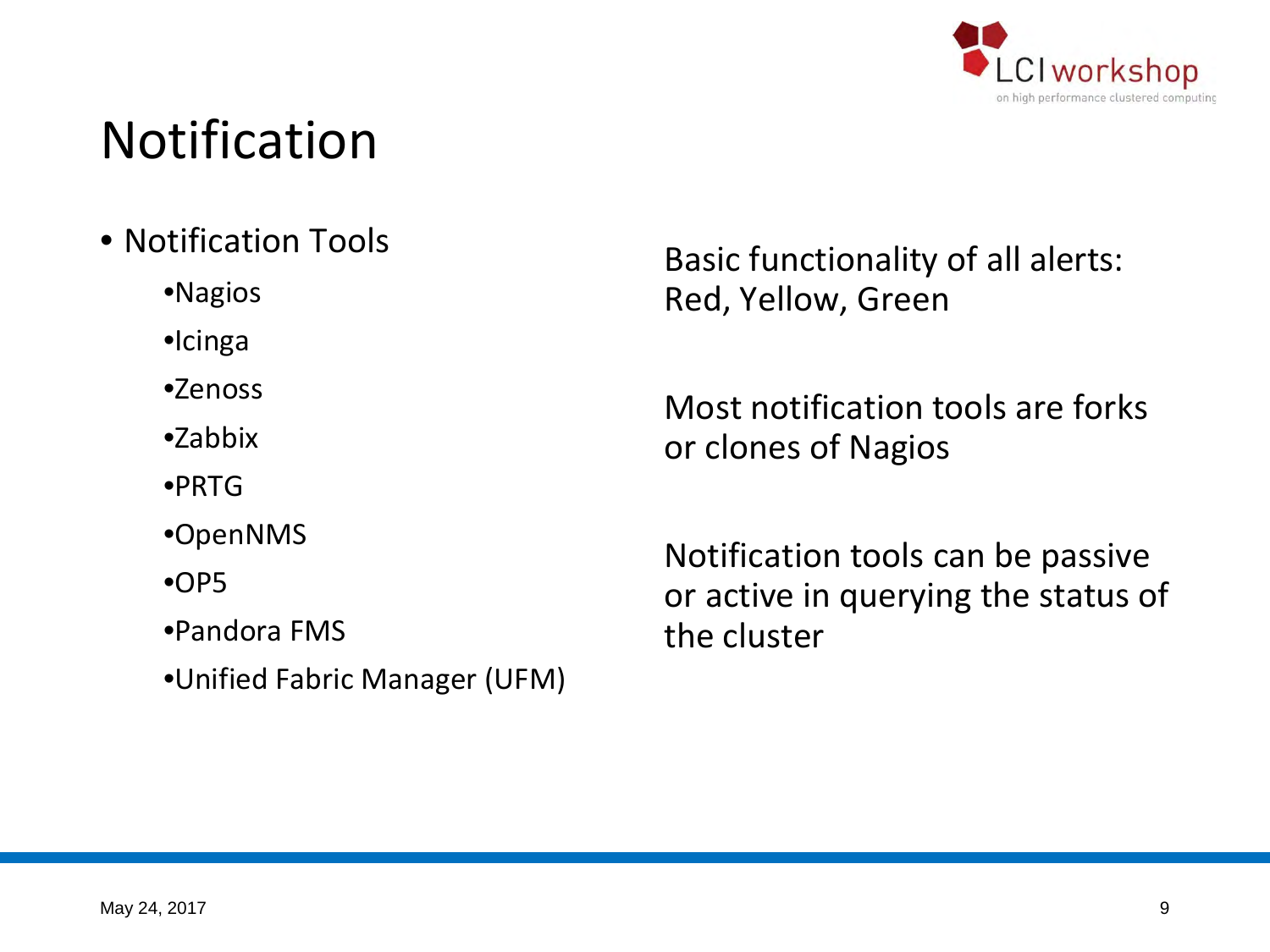

## Notification

- •Monitoring for known evil
	- •Basis for all notifications
	- •Only alert if something known bad happens
- Metrics -> Notifications
	- •Most tools will require extensive configuration to be useful
	- •Most tools will have a way to query metrics and create alerts
		- •Some tools, such as Nagios, have this entire process built in
		- •Others will have ways to bolt on this functionality
			- •Nagios can query Ganglia
			- Ganglia can query Nagios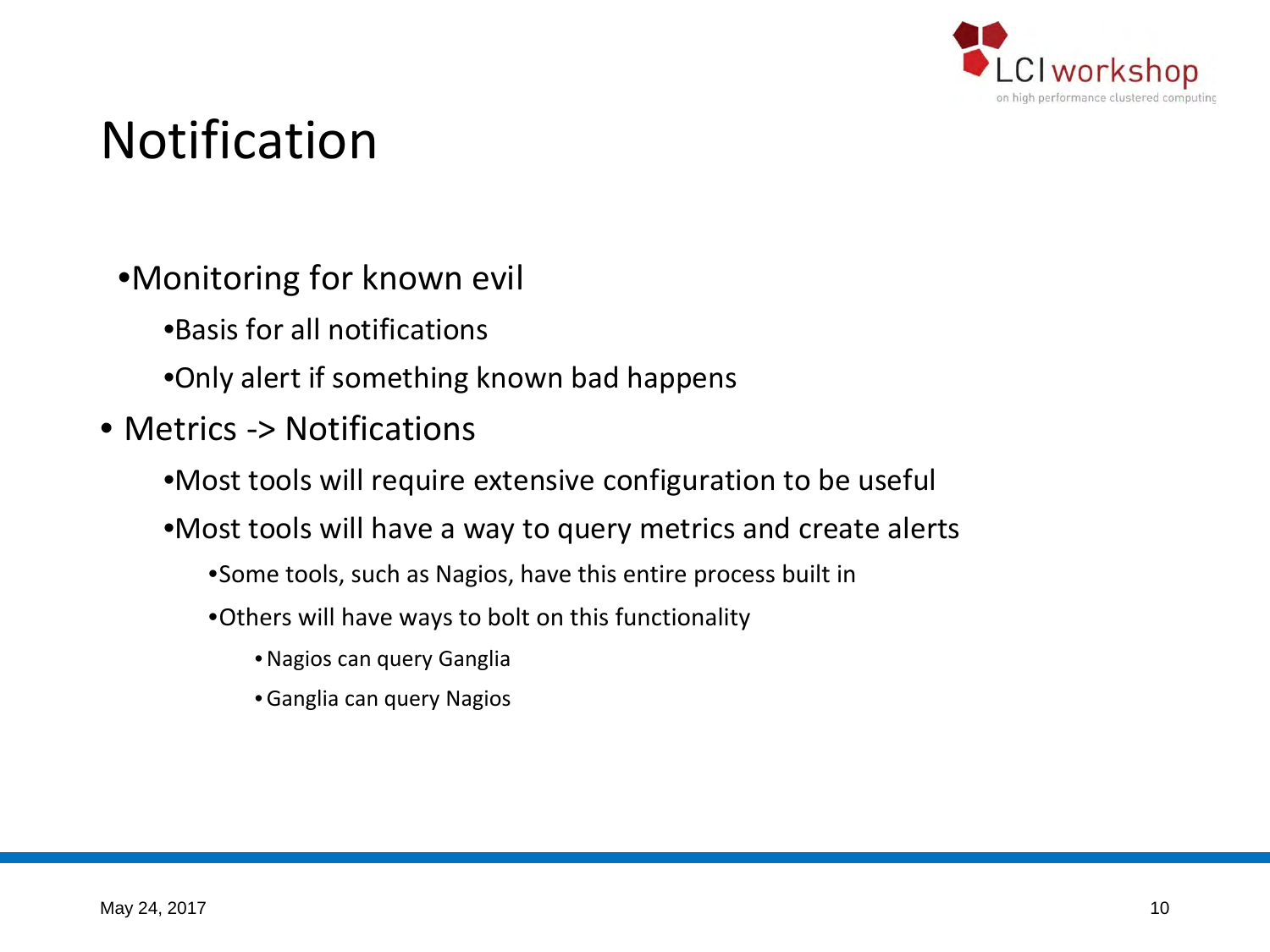

# How should we get notified?

- Emergency
	- •Fire and smoke exiting machine
- Urgent:
	- Email or text or phone call
	- Define this carefully
- Not-so urgent:
	- Web page updates
		- Especially helpful for historical data
	- Email (filtered)
	- End-user support requests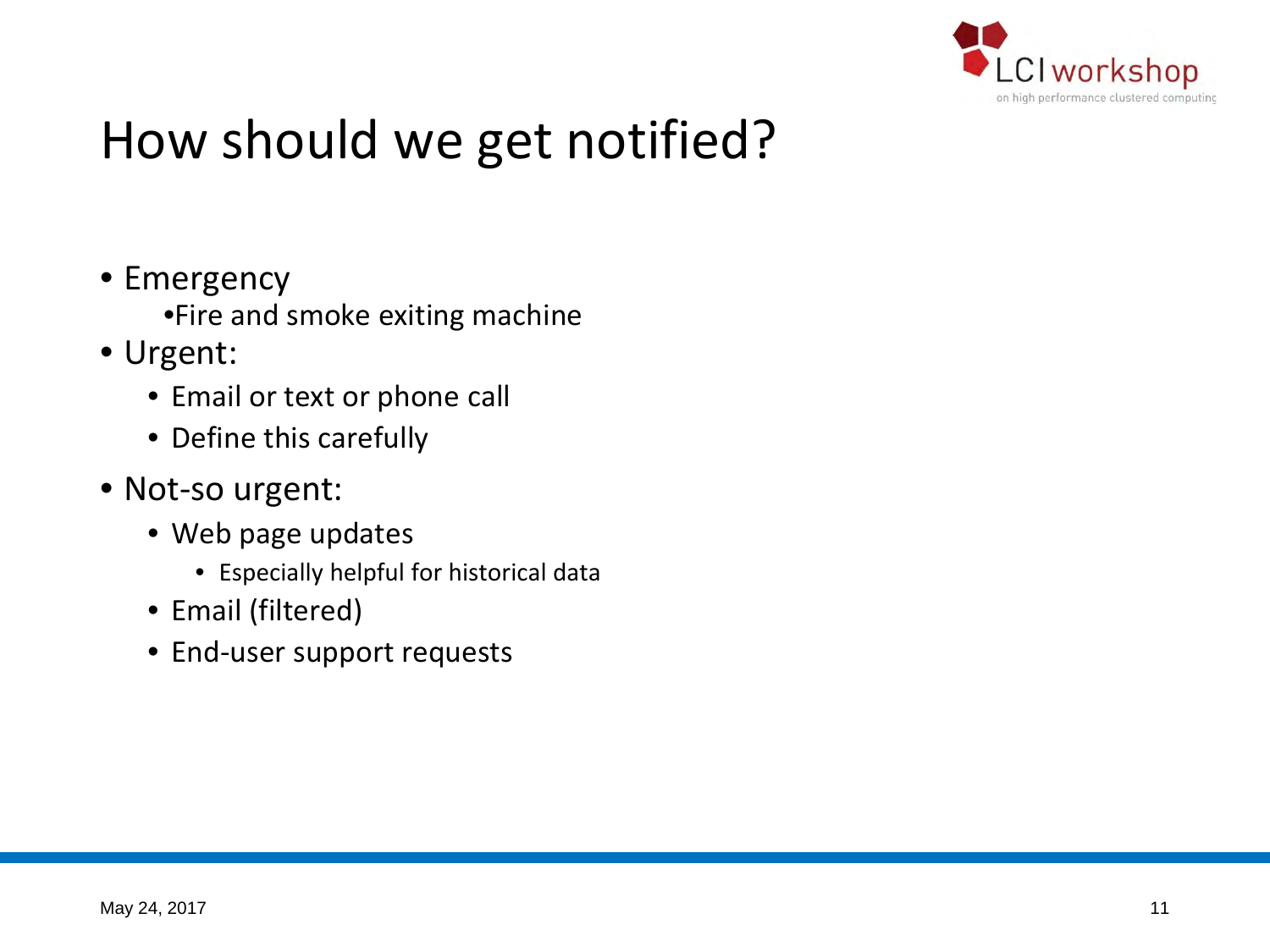

#### SLA based Alerts

- Alerts on Deliverables
	- •Availability of services (Uptime)
	- •Example: Alert if less than 98% of batch nodes are online •mean time between failures (MTBF)
		- •Example: Send email report of time between failures
	- •mean time to repair or mean time to recovery (MTTR)
		- •Example: Alert if a down node does not come online after 4 hours down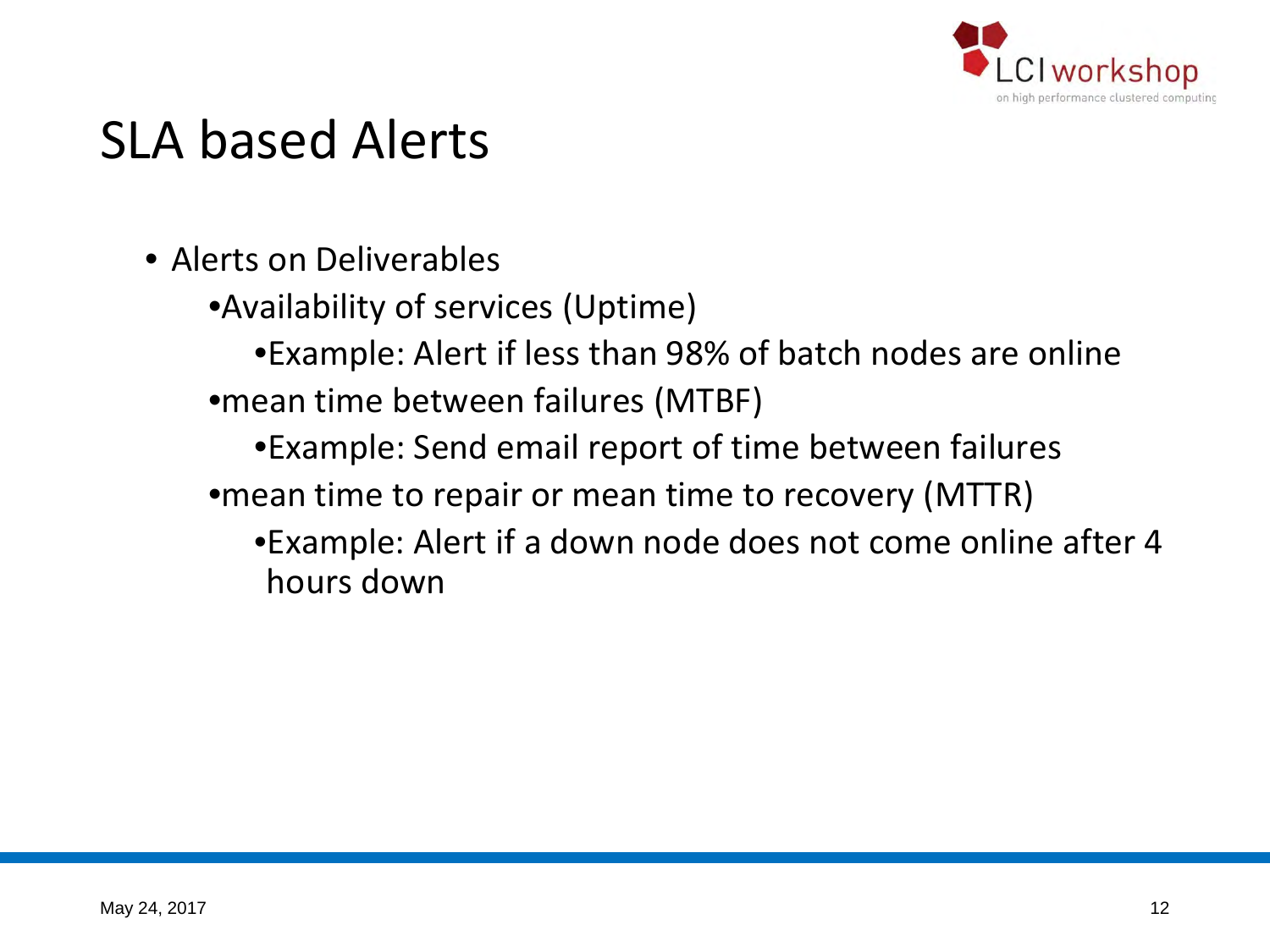

#### How often to alert?

- SLA requirements
	- •If your SLA requires it, you may will need to get called off-hours or even on holidays
- You will quickly get a feel for this
	- **Too much info is often worse than too little info**
	- The "urgent" continually
	- The "not-so-urgent" anywhere from a few times per day to once per week
		- There's nothing wrong with trial and error
		- Consider aggregated reports for 'not-so-urgent'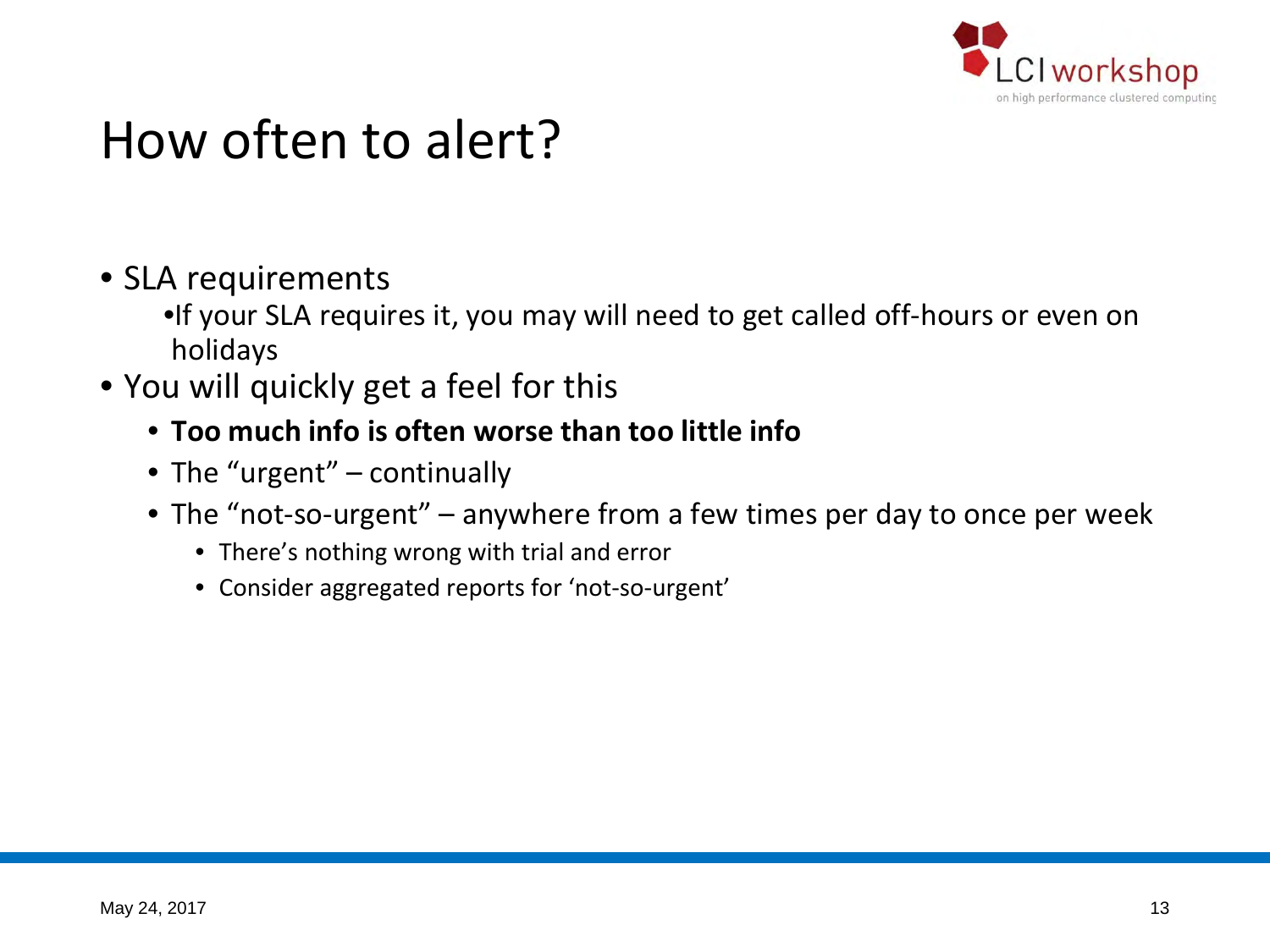

#### Security Alerts

- Securing the cluster
	- •Security alerts may need to go to specific groups or people instead of normal operations
	- Regulations and Security rules may apply to cluster which must be enforced •Compliance to Regulations: Sarbanes Oxley, Fisma, HIPAA, etc
	- Active response may need to be required such as blocking IPs
	- Security status updates
	- Alerts on security failures
		- sudo reports
		- Network login failures (e.g. fail2ban)
		- crontab failures
		- Logfile errors (customize to fit)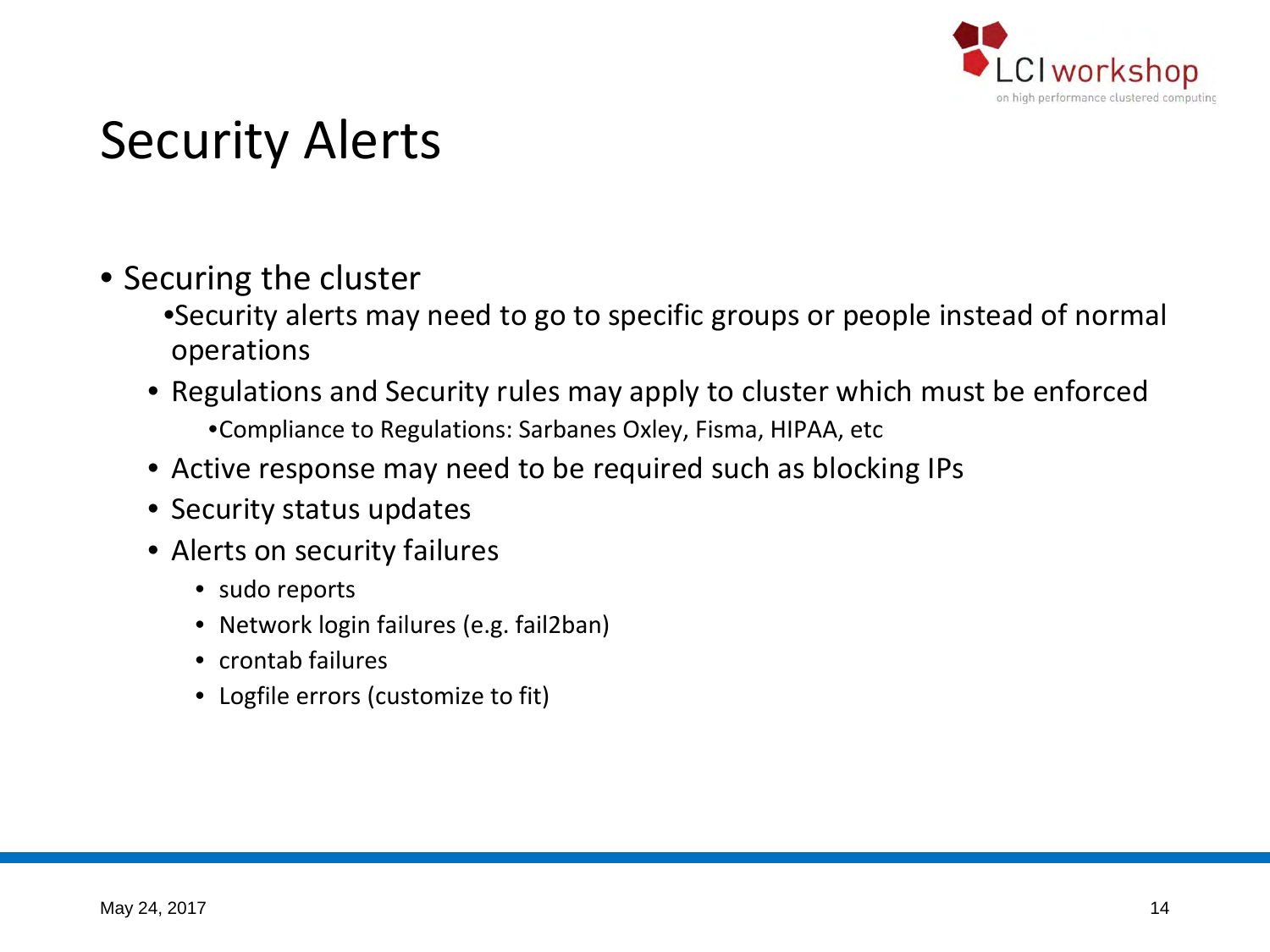

#### Example: Nagios

| <b>Current Network Status</b><br>Last Updated: Fri Jan 11 11:48:38 CST 2008<br>Updated every 90 seconds<br>Nagios® 3.0rc1 - www.nagios.org<br>Logged in as nagiosadmin<br>View Service Status Detail For All Host Groups<br>View Status Overview For All Host Groups<br>View Status Summary For All Host Groups<br>View Status Grid For All Host Groups |    |               | <b>Distr</b><br>$\circ$<br>17<br>٥ | <b>Host Status Totals</b><br><b>Jnruschsble</b><br>o<br><b>M</b> Problems<br>W Type<br>17<br><b>Host Status Details For All Host</b> | <b>Service Status Totals</b><br>Pending<br><b>Jnknown</b><br>Panding<br>mine<br><b>THE</b><br>٥<br>169<br>4<br>o<br>o<br><b>All Problems</b><br>W Type<br>175<br>6 |
|---------------------------------------------------------------------------------------------------------------------------------------------------------------------------------------------------------------------------------------------------------------------------------------------------------------------------------------------------------|----|---------------|------------------------------------|--------------------------------------------------------------------------------------------------------------------------------------|--------------------------------------------------------------------------------------------------------------------------------------------------------------------|
|                                                                                                                                                                                                                                                                                                                                                         |    | <b>Status</b> | <b>Last Chock Time</b>             | <b>Groups</b>                                                                                                                        | <b>Status Information</b>                                                                                                                                          |
| Host <sup>1</sup><br>moo.namey.a                                                                                                                                                                                                                                                                                                                        |    | ÚΡ            | 01-11-2008 11:44:36                | <b>Duration</b><br>2d 0h 25m 43s                                                                                                     | HTTP OK HTTP/1.1 200 OK - 2475 bytes in 0.223 seconds                                                                                                              |
| tevt                                                                                                                                                                                                                                                                                                                                                    |    | JΡ            | 01-11-2006 11:47:26                | 2d 1h 48m 31s                                                                                                                        | PING OK - Packet loss = 0%, RTA = 0.06 ms                                                                                                                          |
| m01b                                                                                                                                                                                                                                                                                                                                                    |    | IP            | 01-11-2008 11:44:36                | 2d 1h 48m 23s                                                                                                                        | PING OK - Packet loss = 0%, RTA = 2.25 ms                                                                                                                          |
| Mt                                                                                                                                                                                                                                                                                                                                                      |    | jÞ            | 01-11-2008 11:44:16                | 2d 1h 48m 22s                                                                                                                        | PING OK - Packet loss = $0\%$ . RTA = $0.38$ ms                                                                                                                    |
| <b>Upwerilennon</b>                                                                                                                                                                                                                                                                                                                                     |    | jp.           | 01-11-2008 11:47:26                | 2d 1h 47m 16s                                                                                                                        | PING OK - Packet loss = 0%, RTA = 1.27 ms                                                                                                                          |
| ol@605de                                                                                                                                                                                                                                                                                                                                                |    | jp            | 01-11-2008 11:47:06                | 0d 0h 6m 32s                                                                                                                         | PING OK - Packet loss = $0\%$ , RTA = $0.52$ ms                                                                                                                    |
| ordina                                                                                                                                                                                                                                                                                                                                                  | P. | JP            | 01-11-2008 11:45:16                | 2d 1h 45m 46s                                                                                                                        | PING OK - Packet loss = 0%, RTA = 1.55 ms                                                                                                                          |
| animin                                                                                                                                                                                                                                                                                                                                                  |    | ſΡ            | 01-11-2008 11:48:06                | 2d 1h 44m 46s                                                                                                                        | PING OK - Packet loss = 0%, RTA = 1.67 ms                                                                                                                          |
| nksys-srw224p                                                                                                                                                                                                                                                                                                                                           |    | jp            | 01-11-2008 11:46:56                | 2d 1h 48m 14s                                                                                                                        | PING OK - Packet loss = 0%, RTA = 5.56 ms                                                                                                                          |
| 100105-0010                                                                                                                                                                                                                                                                                                                                             |    | IP            | 01-11-2008 11:43:56                | 0d 9h 7m 21s                                                                                                                         | HTTP OK HTTP/1.1 200 OK - 2474 bytes in 0.302 seconds                                                                                                              |
| agios.crg                                                                                                                                                                                                                                                                                                                                               |    | jp            | 01-11-2008 11:44:06                | 2d 1h 46m 11s                                                                                                                        | HTTP OK HTTP/1.1 200 OK - 2474 bytes in 0.239 seconds                                                                                                              |
| pro. ylinummunity and                                                                                                                                                                                                                                                                                                                                   |    | JP            | 01-11-2008 11:44:16                | 2d 1h 48m 10s                                                                                                                        | HTTP OK HTTP/1.1 200 OK - 2474 bytes in 0.230 seconds                                                                                                              |
| <b>date</b>                                                                                                                                                                                                                                                                                                                                             |    | JP            | 01-11-2008 11:47:26                | 0d 1h 18m 40s                                                                                                                        | PING OK - Packet loss = 0%, RTA = 0.35 ms                                                                                                                          |
| spongoar                                                                                                                                                                                                                                                                                                                                                |    | (P            | 01-11-2008 11:44:46                | 2d 1h 45m 10s                                                                                                                        | PING OK - Packet loss = 0%, RTA = 1.24 ms                                                                                                                          |
| nsk.                                                                                                                                                                                                                                                                                                                                                    |    | <b>IP</b>     | 01-11-2008 11:47:46                | 2d 1h 48m 8s                                                                                                                         | PING OK - Packet loss = $0\%$ , RTA = $0.37$ ms                                                                                                                    |
|                                                                                                                                                                                                                                                                                                                                                         |    | IP            | 01-11-2008 11:48:16                | 2d 1h 45m 34s                                                                                                                        | PING OK - Packet loss = $0\%$ . RTA = $4.12$ ms                                                                                                                    |
| <b>Sunsanaeti</b>                                                                                                                                                                                                                                                                                                                                       |    | JÞ            | 01-11-2008 11:47:26                | 0d 1h 18m 36s                                                                                                                        | PING OK - Packet loss = $0\%$ , RTA = $0.62$ ms                                                                                                                    |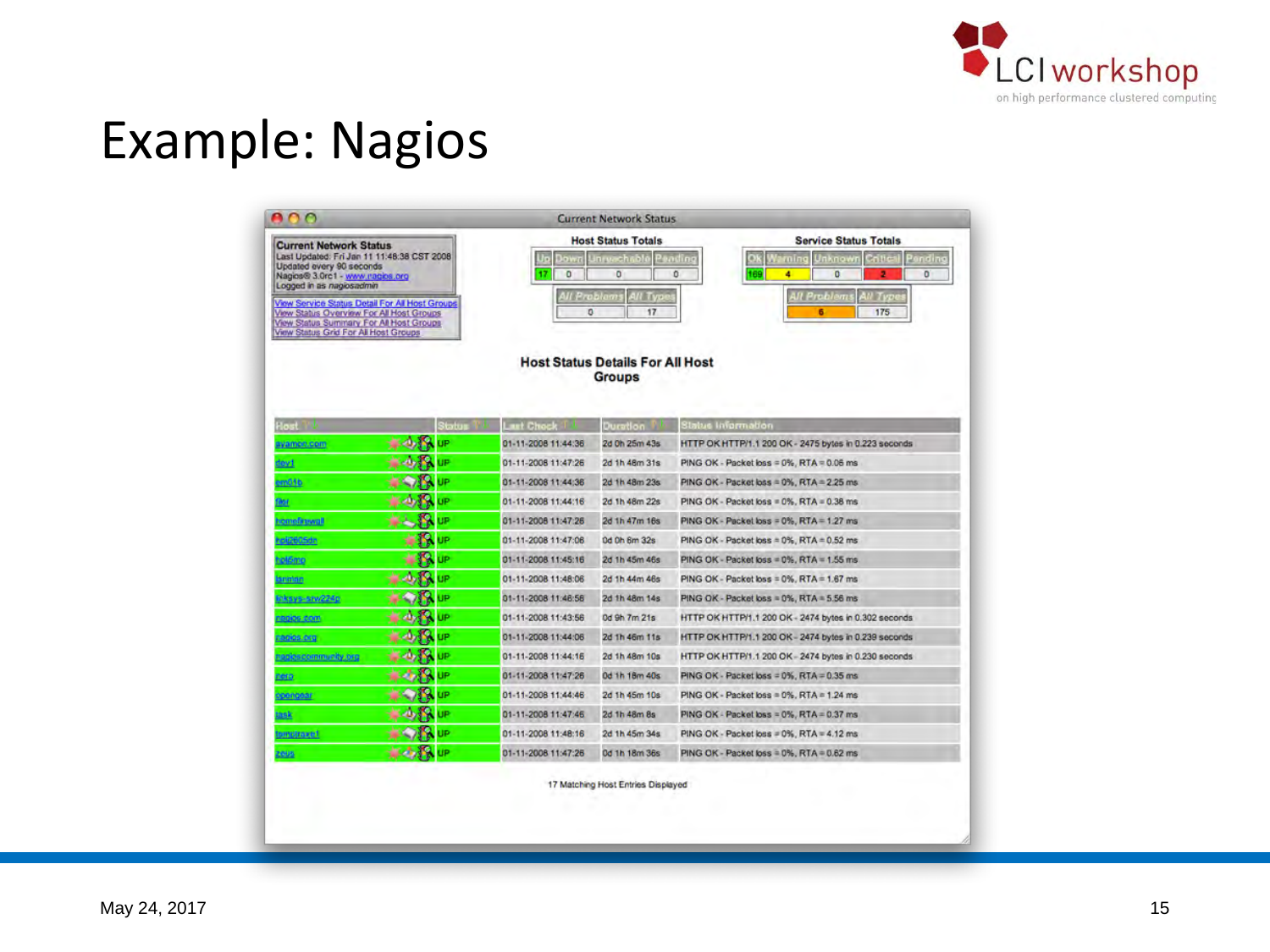

#### Example: Nagios

- Nagios/NRPE (Nagios Remote Plugin Executor)
	- Generic executable that runs "plugins"
		- Plugins can monitor just about anything you can think of monitoring
	- Even works with Windows
	- Nagios [\(http://www.nagios.org/\)](http://www.nagios.org/) is by far the most common monitoring system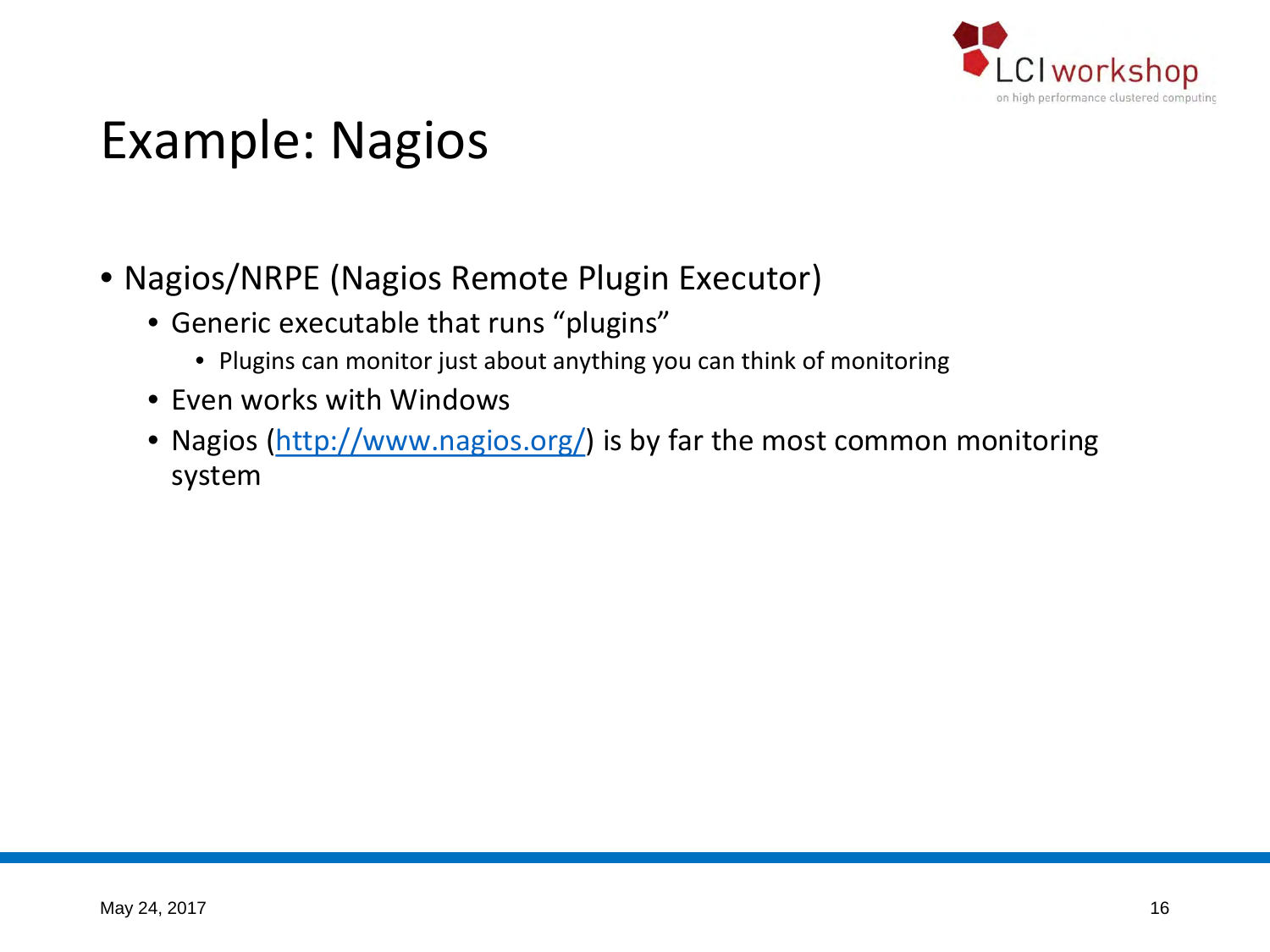

## Example: Icinga

| 7/11/0 DOWN<br>220 UP<br>13/4/0 WARNING<br>4201 OK      |                                                                                       | 0/0/0 UNREACHABLE   | 0 PENDING<br>27 / 154 / 34 CRITICAL 34 / 13 / 288 UNKNOWN                                                                                          | 18 / 238 TOTAL<br><b>208 PENDING</b>        | õ<br>775 / 4976 TOTAL                       | ■ 4102/874/0<br>238,010<br>0.01/20.43/0.509 s                                                  |                |
|---------------------------------------------------------|---------------------------------------------------------------------------------------|---------------------|----------------------------------------------------------------------------------------------------------------------------------------------------|---------------------------------------------|---------------------------------------------|------------------------------------------------------------------------------------------------|----------------|
| ster                                                    |                                                                                       |                     |                                                                                                                                                    |                                             |                                             | 0.01/6.20/0.869 s                                                                              |                |
| $\Box$<br><b>TEFA</b>                                   | <b>Current Network Status</b>                                                         |                     |                                                                                                                                                    |                                             |                                             |                                                                                                |                |
| Home                                                    |                                                                                       |                     | Last Updated: Thu May 14 16:29:20 CDT 2015 - Update in 39 seconds (pause) @<br>Icinga Classic UI 1.12.0 (Backend 1.12.0) - Logged in as kylehutson |                                             |                                             |                                                                                                |                |
| 山高<br>Docs<br><b>WWW</b>                                |                                                                                       |                     |                                                                                                                                                    |                                             |                                             |                                                                                                |                |
| Search:                                                 |                                                                                       |                     |                                                                                                                                                    |                                             |                                             | <b>Commands for checked host(s)</b>                                                            |                |
|                                                         | ▶ View Alert History For All Hosts<br>▶ View Notifications For All Hosts              |                     |                                                                                                                                                    |                                             | Select command                              |                                                                                                |                |
| <b>Fatus</b><br>E                                       | ▶ View Service Status Detail For All Hosts<br>▶ View Host Status Detail For All Hosts |                     |                                                                                                                                                    |                                             |                                             |                                                                                                | Submit         |
| Tactical Overview<br>Host Detail                        |                                                                                       |                     |                                                                                                                                                    | <b>Host Status Details For All Hosts</b>    |                                             |                                                                                                |                |
| <b>E</b> Service Detail<br><b>E</b> Hostgroup Overview  |                                                                                       |                     | м<br>Page<br>$\mathbf{f}$<br>я                                                                                                                     | of $2 \triangleright$ $\triangleright$      | Results: 50                                 | $\blacktriangledown$<br>Ħ                                                                      | $\bullet$      |
| ▶ Hostgroup Summary<br>▶ Servicegroup Overview          | Host $-$                                                                              | Status A v          | Last Check Av                                                                                                                                      | Duration $\rightarrow \infty$               | Attempt $\rightarrow \tau$                  | <b>Status Information</b>                                                                      | $\overline{a}$ |
| ▶ Servicegroup Summary                                  | an<br><b>Eff04</b>                                                                    | <b>DOWN</b>         | 05-14-2015 16:28:36                                                                                                                                | 7d 16h 17m 42s                              | 1/5                                         | CRITICAL - Host Unreachable (10.5.36.4)                                                        | a              |
| ▶ Status Map                                            | mn<br><b>Eff10</b>                                                                    | <b>DOWN</b>         | 05-14-2015 16:28:56                                                                                                                                | 7d 6h 31m 45s                               | 1/5                                         | CRITICAL - Host Unreachable (10.5.36.10)                                                       | $\Box$         |
| roblema<br>$\blacksquare$<br>Service Problems           | <b>PIB</b><br><b>EIf28</b>                                                            | <b>DOWN</b>         | 05-14-2015 16:28:26                                                                                                                                | 59d 4h 38m 8s                               | 1/5                                         | CRITICAL - Host Unreachable (10.5.36.28)                                                       | $\Box$         |
| ▶ Unhandled Services                                    | <b>Prime</b><br>H29                                                                   | <b>DOWN</b>         | 05-14-2015 16:28:26                                                                                                                                | 59d 4h 38m 5s                               | 1/5                                         | CRITICAL - Host Unreachable (10.5.36.29)                                                       | $\Box$         |
| Host Problems<br>▶ Unhandled Hosts                      | 融商<br><b>EN57</b>                                                                     | <b>DOWN</b>         | 05-14-2015 16:28:26                                                                                                                                | 37d 7h 22m 3s                               | 1/5                                         | CRITICAL - Host Unreachable (10.5.36.57)                                                       | $\Box$         |
| All Unhandled Problems<br>$\triangleright$ All Problems | 唐蘭<br><b>EIF70</b>                                                                    | <b>DOWN</b>         | 05-14-2015 16:24:39                                                                                                                                | 37d 7h 22m 19s                              | 1/5                                         | CRITICAL - Host Unreachable (10.5.36.70)                                                       | $\Box$         |
| ▶ Network Outages                                       | P<br>Paladin07                                                                        | <b>DOWN</b>         | 05-14-2015 16:27:07                                                                                                                                | 5d 19h 48m 58s                              | 1/5                                         | CRITICAL - Host Unreachable (10.5.34.7)                                                        | $\Box$         |
| $\Box$<br>tem                                           |                                                                                       |                     |                                                                                                                                                    | Displaying Result 1 - 7 of 7 Matching Hosts |                                             |                                                                                                |                |
| Comments<br>Downtime                                    |                                                                                       |                     |                                                                                                                                                    |                                             |                                             | <b>Commands for checked services</b>                                                           |                |
| Process Info                                            |                                                                                       |                     |                                                                                                                                                    |                                             | Select command                              |                                                                                                | ▼              |
| Performance Info<br><b>E</b> Scheduling Queue           |                                                                                       |                     |                                                                                                                                                    |                                             |                                             |                                                                                                | Submit         |
| eporting<br>$\Box$                                      |                                                                                       |                     |                                                                                                                                                    |                                             | <b>Service Status Details For All Hosts</b> |                                                                                                | 0              |
| Trends                                                  | Host $\sim$                                                                           | Service -           | Status $\sim$<br>Last Check A                                                                                                                      | Duration <b>A</b>                           | Attempt ~                                   | <b>Status Information</b>                                                                      | о              |
| Availability<br>Alert Histogram                         | Aegle                                                                                 | nslcd               | <b>UNKNOWN</b>                                                                                                                                     | 05-14-2015 16:28:09 231d 10h 47m 32s 5/5    |                                             | connect to address 10.5.0.175 port 5666.<br><b>Connection refused</b>                          |                |
| Alert History<br>Alert Summary                          | Arke                                                                                  | <b>Load Average</b> | <b>WARNING</b>                                                                                                                                     | 05-14-2015 16:27:50 0d 1h 16m 32s           | 5/5                                         | WARNING - load average: 2.45, 2.96, 3.34                                                       | $\Box$         |
| <b>K</b> Notifications<br>Event Log                     | F<br>Athena                                                                           | <b>SSHD</b>         | <b>WARNING</b>                                                                                                                                     | 05-14-2015 16:24:29 0d 4h 8m 16s            | 5/5                                         | PROCS WARNING: 127 processes with<br>command name 'sshd'                                       | $\Box$         |
| <b>Configuration</b><br>同<br>View Config                | Eif11                                                                                 | Node<br>Memory      | WARNING 05-14-2015 16:24:57 0d 0h 17m 24s                                                                                                          |                                             | 5/5                                         | Usage: real 91% (58300/64419 MB), buffer:<br>355 MB, cache: 337 MB, swap: 0% (76/64419)<br>MB) | œ              |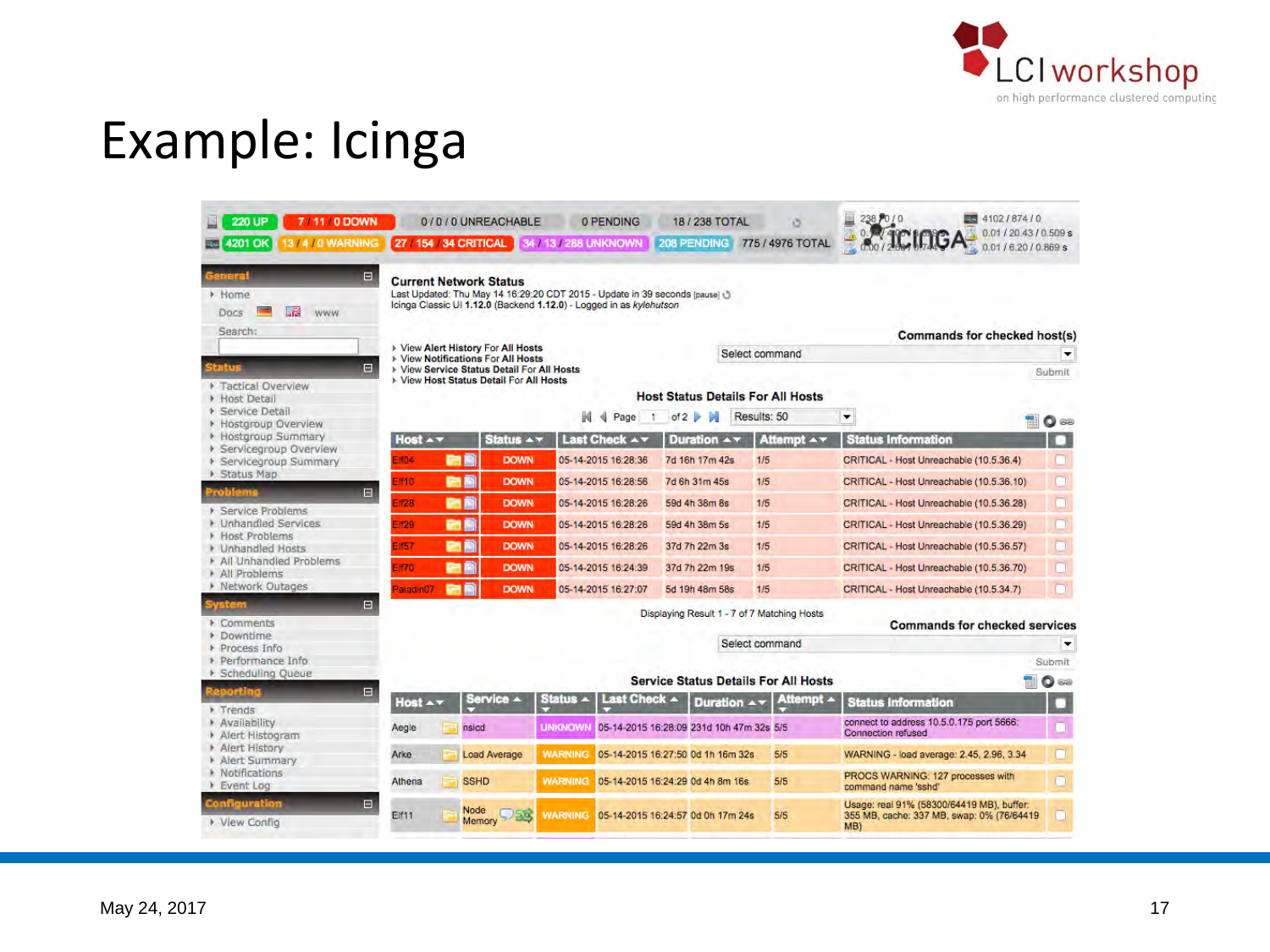

### Example: Icinga

- Icinga (https://www.icinga.org/)
	- Can use NRPE
	- (New) version 2 has its own client
	- Uses database backend for history
	- Multi-threaded and multihomed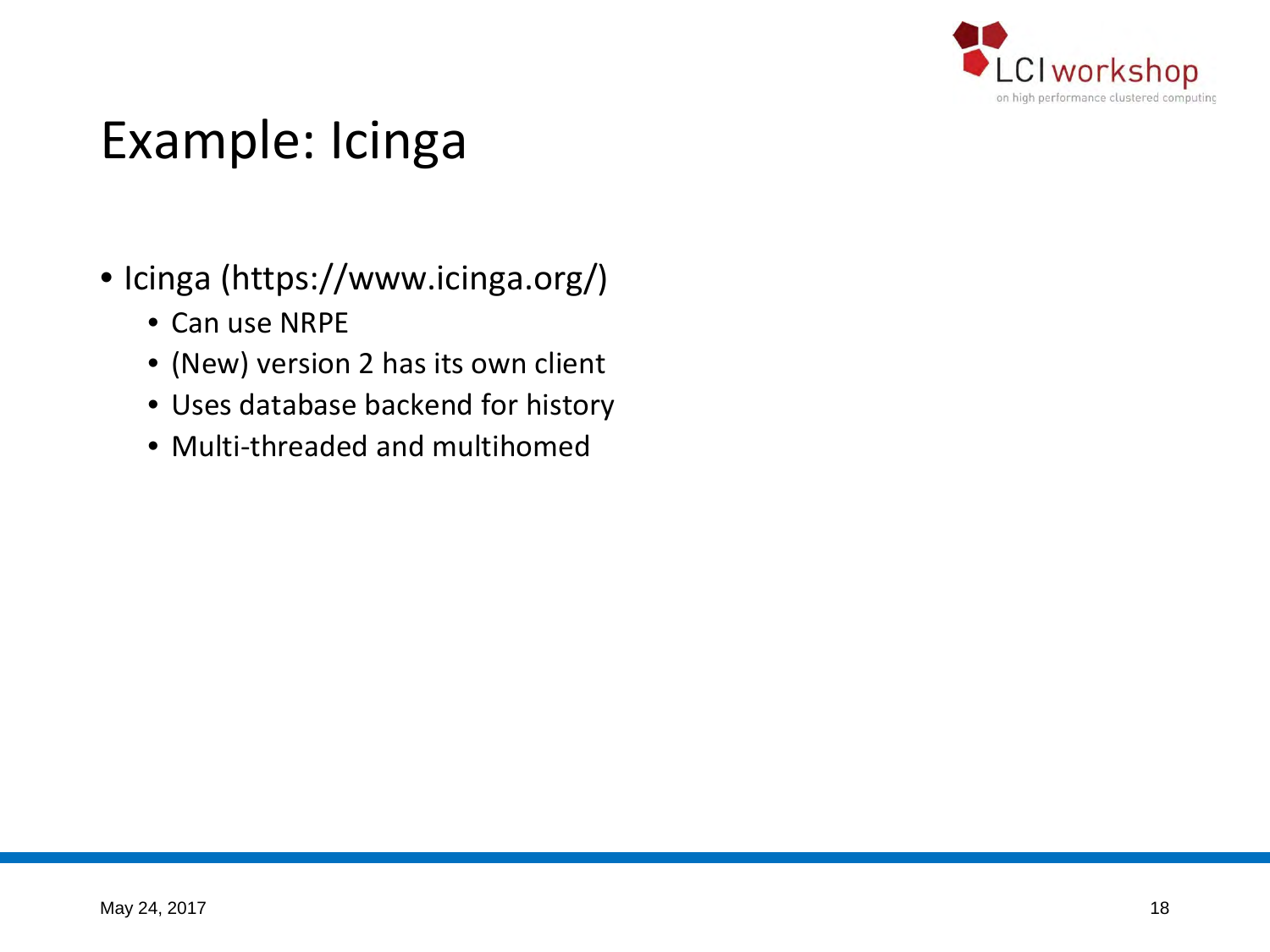

#### Example: Ganglia

| t<br>in Go Clear<br>hour 2hr 4hr<br>day week month year job or from<br>Overview of Beocat @ 2015-05-14 16:33<br>CPUs Total:<br>4639<br>Beocat Cluster Memory last day<br>221<br>Hosts up:<br>30 T<br>Hosts down:<br>o<br>Beocat Cluster Load last day<br>Beocat Cluster Network last day<br>5.0 h <sup>4</sup><br>20.6<br>20.1<br>Bytes<br>Current Load Avg (15, 5, 1m):<br>62%, 62%, 62%<br>4.03<br>š,<br>150<br>Bytes/sec<br>Avg Utilization (last day):<br>10 <sup>1</sup><br>Loads/Pr<br>0.0.1<br>61%<br>10 G<br>2.0<br>b.<br>5 <sub>0</sub><br>Thu 00:00<br>Thu: 12:00<br>1.01<br>min:<br>9.67<br>9.8T<br><b>B</b> Use<br>10.01<br>Avg.<br>Max:<br>10.17<br>Now<br><b>B</b> Share<br>Min:<br>5, 0<br>0, 0<br>0, 0<br>Maw<br>0, 0<br>Avg<br>Mass:<br>0.0<br>$\mathbf{D}$<br>Thu 00:00<br>Thu 12:00<br>Thu 00.00<br>Thu 12.00<br><b>B</b> cache<br>Now.<br>7.01<br>6. ST<br>7.01<br>max:<br>7.11<br>min.<br>Avg.<br><b>D</b> Buffer Now:<br>Min: 133.70<br>134.40<br>134.35<br>Avg. 134.00<br>Max:<br>$1 - min$<br>Now: 2.6k<br>Min:<br>2.3k<br>Avg: 2.8k<br><b>U</b> Eth In<br>6.86<br>Min: 1.4G<br>Avg: 0.5G<br>Мах: 3.<br>Now:<br>Max:<br>O Free Nov.<br>9.17<br>8.9T<br>9.51<br><b>Minc</b><br>9.27<br>Avg.<br>Flax.<br>Server Load Distribution<br>Nodes <sup>1</sup><br>Nov: 220.0<br>Min: 219.0<br>Max: 220.<br>Eth Out<br>Nows<br>6.06<br>Min: 1.46<br>Avg: 8.4G<br>Avg: 219.9<br>Max:<br>$\mathbf{d}$<br>New: 210.70<br><b>B</b> Swap<br>Min: 188.20 Avg 211.80<br>Max: 336.90<br><b>D</b> CPUs<br>Nov: 4.6k<br>Man:<br>4.6k<br>Avg: 4.6k<br>Max:<br>$A$ .<br>$B$ IB In<br>Now:<br>0.0<br>Min: 0.0<br>Avg: 0.0<br>Max:<br>26.17<br>d Total<br>Now:<br>26.17<br>Min: 26.07 Avg: 26.17<br>Min: 10.47 Avg: 12.47<br>Plax:<br><b>Procs</b><br>Nov: 2.3k Min: 2.2k<br>Avg: 2.3k<br>Hax: 2.<br>IB Out<br>Now<br>0.0<br>Min: 0.0<br>Avg: 0.0<br>Max:<br>SGE-A1 Nov: 12.3T<br>Max: 13.8T<br>Beocat Cluster CPU last day<br>Beocat Cluster Temperature last day<br>Beocat Cluster Jobs last day<br>100<br>200<br>6.9.1<br>80<br>5.0.1<br>150<br>Percent<br>enheit<br>60<br>ğ<br>4.01<br>100<br>40<br>Jobs/Pr<br>2.0.1<br>ž<br>20<br>2.0<br>50<br>o.<br>1.01<br>Thu 12:00<br>Thu 00:00<br>n.<br>Thu 12:00<br>Thu 00 00<br><b>B</b> User<br>Nov. 37 4%<br>Hin: 33.0%<br>kvg: 36.9%<br>Hax: 40.2%<br>0.01<br>Thu 00:00<br>Thu 12:00<br><b>D</b> Nice<br>Now<br>3.45<br>Hiri.<br>3.8V<br>3.76<br>Hax: 4.6%<br>L3 Avg MB<br>95.3<br>Min: 34.0<br>95.5<br>Ava:<br>Now.<br>Avg.<br>Max:<br>37.6<br>Hax 2.1%<br><b>B</b> Av OPU<br>Nov 140.2<br>Min: 137 2<br>140.1<br>Max: 142.7<br>2.8k<br>System Now<br>1.05<br>Hin<br>1.01<br>1.05<br><b>Avg</b><br>$\Box$ 1-min<br>2.86<br>Hin-<br>2.3k<br>Hour<br>3.41<br>Avg.<br><b>Now</b><br>Avg:<br><b>D</b> Wait<br>C Rack 5 Nov.<br>86.8<br>72.9<br>Now.<br>2.0%<br><b>Harr</b> 0.6%<br>Avg. 10.3%<br>Max: 631.6%<br>88.1<br>Min.<br>87.7<br>Max.<br>88. 5<br>$0$ dot $0$<br>Now.<br>34.0<br>Min: 28.0<br>40.7<br>Hax.<br>Avg.<br>Avg.<br>05.0<br>$C$ cru $Q$<br>4.6k<br><b>M</b> Steal<br>0.95<br>0.0%<br><b>E</b> AC In<br>Now:<br>91.2<br>30.6<br>Max: 51.5<br>$-4.3k$<br>3.26<br>Now:<br>Hin:<br>Avg 0.0%<br>Hay: 0.0%<br>Min<br>Now:<br>Hin:<br>4.2k<br>Hax:<br>Avg:<br>Avg:<br>0.35<br>Man: 0.2%<br>B NOIR<br>Now.<br>72.6<br>73.2<br>Nov. 281.7<br>Min. 239.0<br>Avg 287.0<br>Max: 317.0<br><b>B</b> Sinte<br>Now:<br>0.11<br>Nov. 0.25<br>73.2<br>Han:<br>Max: 73 6<br>$J$ obs<br>Avg.<br>Avg.<br>$n$ and $n$<br><b>D</b> AC Out New<br>74.9<br>73.2<br>Now 55.3%<br><b>Hav: 53.25</b><br>Aug. 55. Oh.<br>Haz 55.4%<br>74.4<br><b>D</b> CPUs<br>Min<br>Avg<br>Max:<br>75.1<br><b>2.06</b><br>Hin:<br>2.76<br>Aug 2.0k<br>Majo1<br>2.1k<br>New:<br>Beocat load_one last day sorted descending<br>Metric<br>Show Hosts Scaled: Auto<br>Same<br>Size small<br>Columns $\rightarrow$ $\leftarrow$ (0 = metric + reports)<br>None<br>load one<br>E Filter<br>Show only nodes matching<br>Max graphs to show as<br><b>Sorted</b><br>ascending<br>descending by name<br>$+720$<br>arax<br><b><i><u>Rivition</u></i></b><br>alfsa<br>alastor<br>arks:<br><b>Artist</b><br>٠<br>4.8<br>×<br>2.9<br>16<br>Thu 12 D.<br>Thu 00100<br>The 12.00<br>TRAI-1001-100<br>This 00:00<br>Thur 12:00<br>Paul 00/100<br>TNJ 12100<br>pelsonoz<br>magets.<br>magest<br>megels<br>paladin02<br>magnon<br>mage <sup>65</sup><br>nuge <sup>03</sup><br><b>COM</b><br>10<br>10 |                         | Beocat Cluster Report at Thu, 14 May 2015 16:34:06 -0500 |        |           | Get Fresh Data |
|-----------------------------------------------------------------------------------------------------------------------------------------------------------------------------------------------------------------------------------------------------------------------------------------------------------------------------------------------------------------------------------------------------------------------------------------------------------------------------------------------------------------------------------------------------------------------------------------------------------------------------------------------------------------------------------------------------------------------------------------------------------------------------------------------------------------------------------------------------------------------------------------------------------------------------------------------------------------------------------------------------------------------------------------------------------------------------------------------------------------------------------------------------------------------------------------------------------------------------------------------------------------------------------------------------------------------------------------------------------------------------------------------------------------------------------------------------------------------------------------------------------------------------------------------------------------------------------------------------------------------------------------------------------------------------------------------------------------------------------------------------------------------------------------------------------------------------------------------------------------------------------------------------------------------------------------------------------------------------------------------------------------------------------------------------------------------------------------------------------------------------------------------------------------------------------------------------------------------------------------------------------------------------------------------------------------------------------------------------------------------------------------------------------------------------------------------------------------------------------------------------------------------------------------------------------------------------------------------------------------------------------------------------------------------------------------------------------------------------------------------------------------------------------------------------------------------------------------------------------------------------------------------------------------------------------------------------------------------------------------------------------------------------------------------------------------------------------------------------------------------------------------------------------------------------------------------------------------------------------------------------------------------------------------------------------------------------------------------------------------------------------------------------------------------------------------------------------------------------------------------------------------------------------------------------------------------------------------------------------------------------------------------------------------------------------------------------------------------------------------------------------------------------------------------------------------------------------------------------------------------------------------------------------------------------------------------------------------------------------------------------------------------------------------------------------------------------------------------------------------------------------------------------------------------------------------------------------------------------------------------------------------------------------------------------------------------------------------------------------------------------------------------------|-------------------------|----------------------------------------------------------|--------|-----------|----------------|
|                                                                                                                                                                                                                                                                                                                                                                                                                                                                                                                                                                                                                                                                                                                                                                                                                                                                                                                                                                                                                                                                                                                                                                                                                                                                                                                                                                                                                                                                                                                                                                                                                                                                                                                                                                                                                                                                                                                                                                                                                                                                                                                                                                                                                                                                                                                                                                                                                                                                                                                                                                                                                                                                                                                                                                                                                                                                                                                                                                                                                                                                                                                                                                                                                                                                                                                                                                                                                                                                                                                                                                                                                                                                                                                                                                                                                                                                                                                                                                                                                                                                                                                                                                                                                                                                                                                                                                                                     | Last                    |                                                          |        |           | Physical View  |
|                                                                                                                                                                                                                                                                                                                                                                                                                                                                                                                                                                                                                                                                                                                                                                                                                                                                                                                                                                                                                                                                                                                                                                                                                                                                                                                                                                                                                                                                                                                                                                                                                                                                                                                                                                                                                                                                                                                                                                                                                                                                                                                                                                                                                                                                                                                                                                                                                                                                                                                                                                                                                                                                                                                                                                                                                                                                                                                                                                                                                                                                                                                                                                                                                                                                                                                                                                                                                                                                                                                                                                                                                                                                                                                                                                                                                                                                                                                                                                                                                                                                                                                                                                                                                                                                                                                                                                                                     | Beocat > -Choose a Node |                                                          |        |           |                |
|                                                                                                                                                                                                                                                                                                                                                                                                                                                                                                                                                                                                                                                                                                                                                                                                                                                                                                                                                                                                                                                                                                                                                                                                                                                                                                                                                                                                                                                                                                                                                                                                                                                                                                                                                                                                                                                                                                                                                                                                                                                                                                                                                                                                                                                                                                                                                                                                                                                                                                                                                                                                                                                                                                                                                                                                                                                                                                                                                                                                                                                                                                                                                                                                                                                                                                                                                                                                                                                                                                                                                                                                                                                                                                                                                                                                                                                                                                                                                                                                                                                                                                                                                                                                                                                                                                                                                                                                     |                         |                                                          |        |           |                |
|                                                                                                                                                                                                                                                                                                                                                                                                                                                                                                                                                                                                                                                                                                                                                                                                                                                                                                                                                                                                                                                                                                                                                                                                                                                                                                                                                                                                                                                                                                                                                                                                                                                                                                                                                                                                                                                                                                                                                                                                                                                                                                                                                                                                                                                                                                                                                                                                                                                                                                                                                                                                                                                                                                                                                                                                                                                                                                                                                                                                                                                                                                                                                                                                                                                                                                                                                                                                                                                                                                                                                                                                                                                                                                                                                                                                                                                                                                                                                                                                                                                                                                                                                                                                                                                                                                                                                                                                     |                         |                                                          |        |           |                |
|                                                                                                                                                                                                                                                                                                                                                                                                                                                                                                                                                                                                                                                                                                                                                                                                                                                                                                                                                                                                                                                                                                                                                                                                                                                                                                                                                                                                                                                                                                                                                                                                                                                                                                                                                                                                                                                                                                                                                                                                                                                                                                                                                                                                                                                                                                                                                                                                                                                                                                                                                                                                                                                                                                                                                                                                                                                                                                                                                                                                                                                                                                                                                                                                                                                                                                                                                                                                                                                                                                                                                                                                                                                                                                                                                                                                                                                                                                                                                                                                                                                                                                                                                                                                                                                                                                                                                                                                     |                         |                                                          |        |           |                |
|                                                                                                                                                                                                                                                                                                                                                                                                                                                                                                                                                                                                                                                                                                                                                                                                                                                                                                                                                                                                                                                                                                                                                                                                                                                                                                                                                                                                                                                                                                                                                                                                                                                                                                                                                                                                                                                                                                                                                                                                                                                                                                                                                                                                                                                                                                                                                                                                                                                                                                                                                                                                                                                                                                                                                                                                                                                                                                                                                                                                                                                                                                                                                                                                                                                                                                                                                                                                                                                                                                                                                                                                                                                                                                                                                                                                                                                                                                                                                                                                                                                                                                                                                                                                                                                                                                                                                                                                     |                         |                                                          |        |           |                |
|                                                                                                                                                                                                                                                                                                                                                                                                                                                                                                                                                                                                                                                                                                                                                                                                                                                                                                                                                                                                                                                                                                                                                                                                                                                                                                                                                                                                                                                                                                                                                                                                                                                                                                                                                                                                                                                                                                                                                                                                                                                                                                                                                                                                                                                                                                                                                                                                                                                                                                                                                                                                                                                                                                                                                                                                                                                                                                                                                                                                                                                                                                                                                                                                                                                                                                                                                                                                                                                                                                                                                                                                                                                                                                                                                                                                                                                                                                                                                                                                                                                                                                                                                                                                                                                                                                                                                                                                     |                         |                                                          |        |           |                |
|                                                                                                                                                                                                                                                                                                                                                                                                                                                                                                                                                                                                                                                                                                                                                                                                                                                                                                                                                                                                                                                                                                                                                                                                                                                                                                                                                                                                                                                                                                                                                                                                                                                                                                                                                                                                                                                                                                                                                                                                                                                                                                                                                                                                                                                                                                                                                                                                                                                                                                                                                                                                                                                                                                                                                                                                                                                                                                                                                                                                                                                                                                                                                                                                                                                                                                                                                                                                                                                                                                                                                                                                                                                                                                                                                                                                                                                                                                                                                                                                                                                                                                                                                                                                                                                                                                                                                                                                     |                         |                                                          |        |           |                |
|                                                                                                                                                                                                                                                                                                                                                                                                                                                                                                                                                                                                                                                                                                                                                                                                                                                                                                                                                                                                                                                                                                                                                                                                                                                                                                                                                                                                                                                                                                                                                                                                                                                                                                                                                                                                                                                                                                                                                                                                                                                                                                                                                                                                                                                                                                                                                                                                                                                                                                                                                                                                                                                                                                                                                                                                                                                                                                                                                                                                                                                                                                                                                                                                                                                                                                                                                                                                                                                                                                                                                                                                                                                                                                                                                                                                                                                                                                                                                                                                                                                                                                                                                                                                                                                                                                                                                                                                     |                         |                                                          |        |           |                |
|                                                                                                                                                                                                                                                                                                                                                                                                                                                                                                                                                                                                                                                                                                                                                                                                                                                                                                                                                                                                                                                                                                                                                                                                                                                                                                                                                                                                                                                                                                                                                                                                                                                                                                                                                                                                                                                                                                                                                                                                                                                                                                                                                                                                                                                                                                                                                                                                                                                                                                                                                                                                                                                                                                                                                                                                                                                                                                                                                                                                                                                                                                                                                                                                                                                                                                                                                                                                                                                                                                                                                                                                                                                                                                                                                                                                                                                                                                                                                                                                                                                                                                                                                                                                                                                                                                                                                                                                     |                         |                                                          |        |           |                |
|                                                                                                                                                                                                                                                                                                                                                                                                                                                                                                                                                                                                                                                                                                                                                                                                                                                                                                                                                                                                                                                                                                                                                                                                                                                                                                                                                                                                                                                                                                                                                                                                                                                                                                                                                                                                                                                                                                                                                                                                                                                                                                                                                                                                                                                                                                                                                                                                                                                                                                                                                                                                                                                                                                                                                                                                                                                                                                                                                                                                                                                                                                                                                                                                                                                                                                                                                                                                                                                                                                                                                                                                                                                                                                                                                                                                                                                                                                                                                                                                                                                                                                                                                                                                                                                                                                                                                                                                     |                         |                                                          |        |           |                |
|                                                                                                                                                                                                                                                                                                                                                                                                                                                                                                                                                                                                                                                                                                                                                                                                                                                                                                                                                                                                                                                                                                                                                                                                                                                                                                                                                                                                                                                                                                                                                                                                                                                                                                                                                                                                                                                                                                                                                                                                                                                                                                                                                                                                                                                                                                                                                                                                                                                                                                                                                                                                                                                                                                                                                                                                                                                                                                                                                                                                                                                                                                                                                                                                                                                                                                                                                                                                                                                                                                                                                                                                                                                                                                                                                                                                                                                                                                                                                                                                                                                                                                                                                                                                                                                                                                                                                                                                     |                         |                                                          |        |           |                |
|                                                                                                                                                                                                                                                                                                                                                                                                                                                                                                                                                                                                                                                                                                                                                                                                                                                                                                                                                                                                                                                                                                                                                                                                                                                                                                                                                                                                                                                                                                                                                                                                                                                                                                                                                                                                                                                                                                                                                                                                                                                                                                                                                                                                                                                                                                                                                                                                                                                                                                                                                                                                                                                                                                                                                                                                                                                                                                                                                                                                                                                                                                                                                                                                                                                                                                                                                                                                                                                                                                                                                                                                                                                                                                                                                                                                                                                                                                                                                                                                                                                                                                                                                                                                                                                                                                                                                                                                     |                         |                                                          |        |           |                |
|                                                                                                                                                                                                                                                                                                                                                                                                                                                                                                                                                                                                                                                                                                                                                                                                                                                                                                                                                                                                                                                                                                                                                                                                                                                                                                                                                                                                                                                                                                                                                                                                                                                                                                                                                                                                                                                                                                                                                                                                                                                                                                                                                                                                                                                                                                                                                                                                                                                                                                                                                                                                                                                                                                                                                                                                                                                                                                                                                                                                                                                                                                                                                                                                                                                                                                                                                                                                                                                                                                                                                                                                                                                                                                                                                                                                                                                                                                                                                                                                                                                                                                                                                                                                                                                                                                                                                                                                     |                         |                                                          |        |           |                |
|                                                                                                                                                                                                                                                                                                                                                                                                                                                                                                                                                                                                                                                                                                                                                                                                                                                                                                                                                                                                                                                                                                                                                                                                                                                                                                                                                                                                                                                                                                                                                                                                                                                                                                                                                                                                                                                                                                                                                                                                                                                                                                                                                                                                                                                                                                                                                                                                                                                                                                                                                                                                                                                                                                                                                                                                                                                                                                                                                                                                                                                                                                                                                                                                                                                                                                                                                                                                                                                                                                                                                                                                                                                                                                                                                                                                                                                                                                                                                                                                                                                                                                                                                                                                                                                                                                                                                                                                     |                         |                                                          |        |           |                |
|                                                                                                                                                                                                                                                                                                                                                                                                                                                                                                                                                                                                                                                                                                                                                                                                                                                                                                                                                                                                                                                                                                                                                                                                                                                                                                                                                                                                                                                                                                                                                                                                                                                                                                                                                                                                                                                                                                                                                                                                                                                                                                                                                                                                                                                                                                                                                                                                                                                                                                                                                                                                                                                                                                                                                                                                                                                                                                                                                                                                                                                                                                                                                                                                                                                                                                                                                                                                                                                                                                                                                                                                                                                                                                                                                                                                                                                                                                                                                                                                                                                                                                                                                                                                                                                                                                                                                                                                     |                         |                                                          |        |           |                |
|                                                                                                                                                                                                                                                                                                                                                                                                                                                                                                                                                                                                                                                                                                                                                                                                                                                                                                                                                                                                                                                                                                                                                                                                                                                                                                                                                                                                                                                                                                                                                                                                                                                                                                                                                                                                                                                                                                                                                                                                                                                                                                                                                                                                                                                                                                                                                                                                                                                                                                                                                                                                                                                                                                                                                                                                                                                                                                                                                                                                                                                                                                                                                                                                                                                                                                                                                                                                                                                                                                                                                                                                                                                                                                                                                                                                                                                                                                                                                                                                                                                                                                                                                                                                                                                                                                                                                                                                     |                         |                                                          |        |           |                |
|                                                                                                                                                                                                                                                                                                                                                                                                                                                                                                                                                                                                                                                                                                                                                                                                                                                                                                                                                                                                                                                                                                                                                                                                                                                                                                                                                                                                                                                                                                                                                                                                                                                                                                                                                                                                                                                                                                                                                                                                                                                                                                                                                                                                                                                                                                                                                                                                                                                                                                                                                                                                                                                                                                                                                                                                                                                                                                                                                                                                                                                                                                                                                                                                                                                                                                                                                                                                                                                                                                                                                                                                                                                                                                                                                                                                                                                                                                                                                                                                                                                                                                                                                                                                                                                                                                                                                                                                     |                         |                                                          |        |           |                |
|                                                                                                                                                                                                                                                                                                                                                                                                                                                                                                                                                                                                                                                                                                                                                                                                                                                                                                                                                                                                                                                                                                                                                                                                                                                                                                                                                                                                                                                                                                                                                                                                                                                                                                                                                                                                                                                                                                                                                                                                                                                                                                                                                                                                                                                                                                                                                                                                                                                                                                                                                                                                                                                                                                                                                                                                                                                                                                                                                                                                                                                                                                                                                                                                                                                                                                                                                                                                                                                                                                                                                                                                                                                                                                                                                                                                                                                                                                                                                                                                                                                                                                                                                                                                                                                                                                                                                                                                     |                         |                                                          |        |           |                |
|                                                                                                                                                                                                                                                                                                                                                                                                                                                                                                                                                                                                                                                                                                                                                                                                                                                                                                                                                                                                                                                                                                                                                                                                                                                                                                                                                                                                                                                                                                                                                                                                                                                                                                                                                                                                                                                                                                                                                                                                                                                                                                                                                                                                                                                                                                                                                                                                                                                                                                                                                                                                                                                                                                                                                                                                                                                                                                                                                                                                                                                                                                                                                                                                                                                                                                                                                                                                                                                                                                                                                                                                                                                                                                                                                                                                                                                                                                                                                                                                                                                                                                                                                                                                                                                                                                                                                                                                     |                         |                                                          |        |           |                |
|                                                                                                                                                                                                                                                                                                                                                                                                                                                                                                                                                                                                                                                                                                                                                                                                                                                                                                                                                                                                                                                                                                                                                                                                                                                                                                                                                                                                                                                                                                                                                                                                                                                                                                                                                                                                                                                                                                                                                                                                                                                                                                                                                                                                                                                                                                                                                                                                                                                                                                                                                                                                                                                                                                                                                                                                                                                                                                                                                                                                                                                                                                                                                                                                                                                                                                                                                                                                                                                                                                                                                                                                                                                                                                                                                                                                                                                                                                                                                                                                                                                                                                                                                                                                                                                                                                                                                                                                     |                         |                                                          |        |           |                |
|                                                                                                                                                                                                                                                                                                                                                                                                                                                                                                                                                                                                                                                                                                                                                                                                                                                                                                                                                                                                                                                                                                                                                                                                                                                                                                                                                                                                                                                                                                                                                                                                                                                                                                                                                                                                                                                                                                                                                                                                                                                                                                                                                                                                                                                                                                                                                                                                                                                                                                                                                                                                                                                                                                                                                                                                                                                                                                                                                                                                                                                                                                                                                                                                                                                                                                                                                                                                                                                                                                                                                                                                                                                                                                                                                                                                                                                                                                                                                                                                                                                                                                                                                                                                                                                                                                                                                                                                     |                         |                                                          |        |           |                |
|                                                                                                                                                                                                                                                                                                                                                                                                                                                                                                                                                                                                                                                                                                                                                                                                                                                                                                                                                                                                                                                                                                                                                                                                                                                                                                                                                                                                                                                                                                                                                                                                                                                                                                                                                                                                                                                                                                                                                                                                                                                                                                                                                                                                                                                                                                                                                                                                                                                                                                                                                                                                                                                                                                                                                                                                                                                                                                                                                                                                                                                                                                                                                                                                                                                                                                                                                                                                                                                                                                                                                                                                                                                                                                                                                                                                                                                                                                                                                                                                                                                                                                                                                                                                                                                                                                                                                                                                     |                         |                                                          |        |           |                |
|                                                                                                                                                                                                                                                                                                                                                                                                                                                                                                                                                                                                                                                                                                                                                                                                                                                                                                                                                                                                                                                                                                                                                                                                                                                                                                                                                                                                                                                                                                                                                                                                                                                                                                                                                                                                                                                                                                                                                                                                                                                                                                                                                                                                                                                                                                                                                                                                                                                                                                                                                                                                                                                                                                                                                                                                                                                                                                                                                                                                                                                                                                                                                                                                                                                                                                                                                                                                                                                                                                                                                                                                                                                                                                                                                                                                                                                                                                                                                                                                                                                                                                                                                                                                                                                                                                                                                                                                     |                         |                                                          |        |           |                |
|                                                                                                                                                                                                                                                                                                                                                                                                                                                                                                                                                                                                                                                                                                                                                                                                                                                                                                                                                                                                                                                                                                                                                                                                                                                                                                                                                                                                                                                                                                                                                                                                                                                                                                                                                                                                                                                                                                                                                                                                                                                                                                                                                                                                                                                                                                                                                                                                                                                                                                                                                                                                                                                                                                                                                                                                                                                                                                                                                                                                                                                                                                                                                                                                                                                                                                                                                                                                                                                                                                                                                                                                                                                                                                                                                                                                                                                                                                                                                                                                                                                                                                                                                                                                                                                                                                                                                                                                     |                         |                                                          |        |           |                |
|                                                                                                                                                                                                                                                                                                                                                                                                                                                                                                                                                                                                                                                                                                                                                                                                                                                                                                                                                                                                                                                                                                                                                                                                                                                                                                                                                                                                                                                                                                                                                                                                                                                                                                                                                                                                                                                                                                                                                                                                                                                                                                                                                                                                                                                                                                                                                                                                                                                                                                                                                                                                                                                                                                                                                                                                                                                                                                                                                                                                                                                                                                                                                                                                                                                                                                                                                                                                                                                                                                                                                                                                                                                                                                                                                                                                                                                                                                                                                                                                                                                                                                                                                                                                                                                                                                                                                                                                     |                         |                                                          |        |           |                |
|                                                                                                                                                                                                                                                                                                                                                                                                                                                                                                                                                                                                                                                                                                                                                                                                                                                                                                                                                                                                                                                                                                                                                                                                                                                                                                                                                                                                                                                                                                                                                                                                                                                                                                                                                                                                                                                                                                                                                                                                                                                                                                                                                                                                                                                                                                                                                                                                                                                                                                                                                                                                                                                                                                                                                                                                                                                                                                                                                                                                                                                                                                                                                                                                                                                                                                                                                                                                                                                                                                                                                                                                                                                                                                                                                                                                                                                                                                                                                                                                                                                                                                                                                                                                                                                                                                                                                                                                     |                         |                                                          |        |           |                |
|                                                                                                                                                                                                                                                                                                                                                                                                                                                                                                                                                                                                                                                                                                                                                                                                                                                                                                                                                                                                                                                                                                                                                                                                                                                                                                                                                                                                                                                                                                                                                                                                                                                                                                                                                                                                                                                                                                                                                                                                                                                                                                                                                                                                                                                                                                                                                                                                                                                                                                                                                                                                                                                                                                                                                                                                                                                                                                                                                                                                                                                                                                                                                                                                                                                                                                                                                                                                                                                                                                                                                                                                                                                                                                                                                                                                                                                                                                                                                                                                                                                                                                                                                                                                                                                                                                                                                                                                     |                         |                                                          |        |           |                |
|                                                                                                                                                                                                                                                                                                                                                                                                                                                                                                                                                                                                                                                                                                                                                                                                                                                                                                                                                                                                                                                                                                                                                                                                                                                                                                                                                                                                                                                                                                                                                                                                                                                                                                                                                                                                                                                                                                                                                                                                                                                                                                                                                                                                                                                                                                                                                                                                                                                                                                                                                                                                                                                                                                                                                                                                                                                                                                                                                                                                                                                                                                                                                                                                                                                                                                                                                                                                                                                                                                                                                                                                                                                                                                                                                                                                                                                                                                                                                                                                                                                                                                                                                                                                                                                                                                                                                                                                     |                         |                                                          |        |           |                |
|                                                                                                                                                                                                                                                                                                                                                                                                                                                                                                                                                                                                                                                                                                                                                                                                                                                                                                                                                                                                                                                                                                                                                                                                                                                                                                                                                                                                                                                                                                                                                                                                                                                                                                                                                                                                                                                                                                                                                                                                                                                                                                                                                                                                                                                                                                                                                                                                                                                                                                                                                                                                                                                                                                                                                                                                                                                                                                                                                                                                                                                                                                                                                                                                                                                                                                                                                                                                                                                                                                                                                                                                                                                                                                                                                                                                                                                                                                                                                                                                                                                                                                                                                                                                                                                                                                                                                                                                     |                         |                                                          |        |           |                |
|                                                                                                                                                                                                                                                                                                                                                                                                                                                                                                                                                                                                                                                                                                                                                                                                                                                                                                                                                                                                                                                                                                                                                                                                                                                                                                                                                                                                                                                                                                                                                                                                                                                                                                                                                                                                                                                                                                                                                                                                                                                                                                                                                                                                                                                                                                                                                                                                                                                                                                                                                                                                                                                                                                                                                                                                                                                                                                                                                                                                                                                                                                                                                                                                                                                                                                                                                                                                                                                                                                                                                                                                                                                                                                                                                                                                                                                                                                                                                                                                                                                                                                                                                                                                                                                                                                                                                                                                     |                         |                                                          |        |           |                |
|                                                                                                                                                                                                                                                                                                                                                                                                                                                                                                                                                                                                                                                                                                                                                                                                                                                                                                                                                                                                                                                                                                                                                                                                                                                                                                                                                                                                                                                                                                                                                                                                                                                                                                                                                                                                                                                                                                                                                                                                                                                                                                                                                                                                                                                                                                                                                                                                                                                                                                                                                                                                                                                                                                                                                                                                                                                                                                                                                                                                                                                                                                                                                                                                                                                                                                                                                                                                                                                                                                                                                                                                                                                                                                                                                                                                                                                                                                                                                                                                                                                                                                                                                                                                                                                                                                                                                                                                     |                         |                                                          |        |           |                |
|                                                                                                                                                                                                                                                                                                                                                                                                                                                                                                                                                                                                                                                                                                                                                                                                                                                                                                                                                                                                                                                                                                                                                                                                                                                                                                                                                                                                                                                                                                                                                                                                                                                                                                                                                                                                                                                                                                                                                                                                                                                                                                                                                                                                                                                                                                                                                                                                                                                                                                                                                                                                                                                                                                                                                                                                                                                                                                                                                                                                                                                                                                                                                                                                                                                                                                                                                                                                                                                                                                                                                                                                                                                                                                                                                                                                                                                                                                                                                                                                                                                                                                                                                                                                                                                                                                                                                                                                     |                         |                                                          |        |           |                |
|                                                                                                                                                                                                                                                                                                                                                                                                                                                                                                                                                                                                                                                                                                                                                                                                                                                                                                                                                                                                                                                                                                                                                                                                                                                                                                                                                                                                                                                                                                                                                                                                                                                                                                                                                                                                                                                                                                                                                                                                                                                                                                                                                                                                                                                                                                                                                                                                                                                                                                                                                                                                                                                                                                                                                                                                                                                                                                                                                                                                                                                                                                                                                                                                                                                                                                                                                                                                                                                                                                                                                                                                                                                                                                                                                                                                                                                                                                                                                                                                                                                                                                                                                                                                                                                                                                                                                                                                     | Pérè23                  | herops:                                                  | herok2 | paladinis | Motorola       |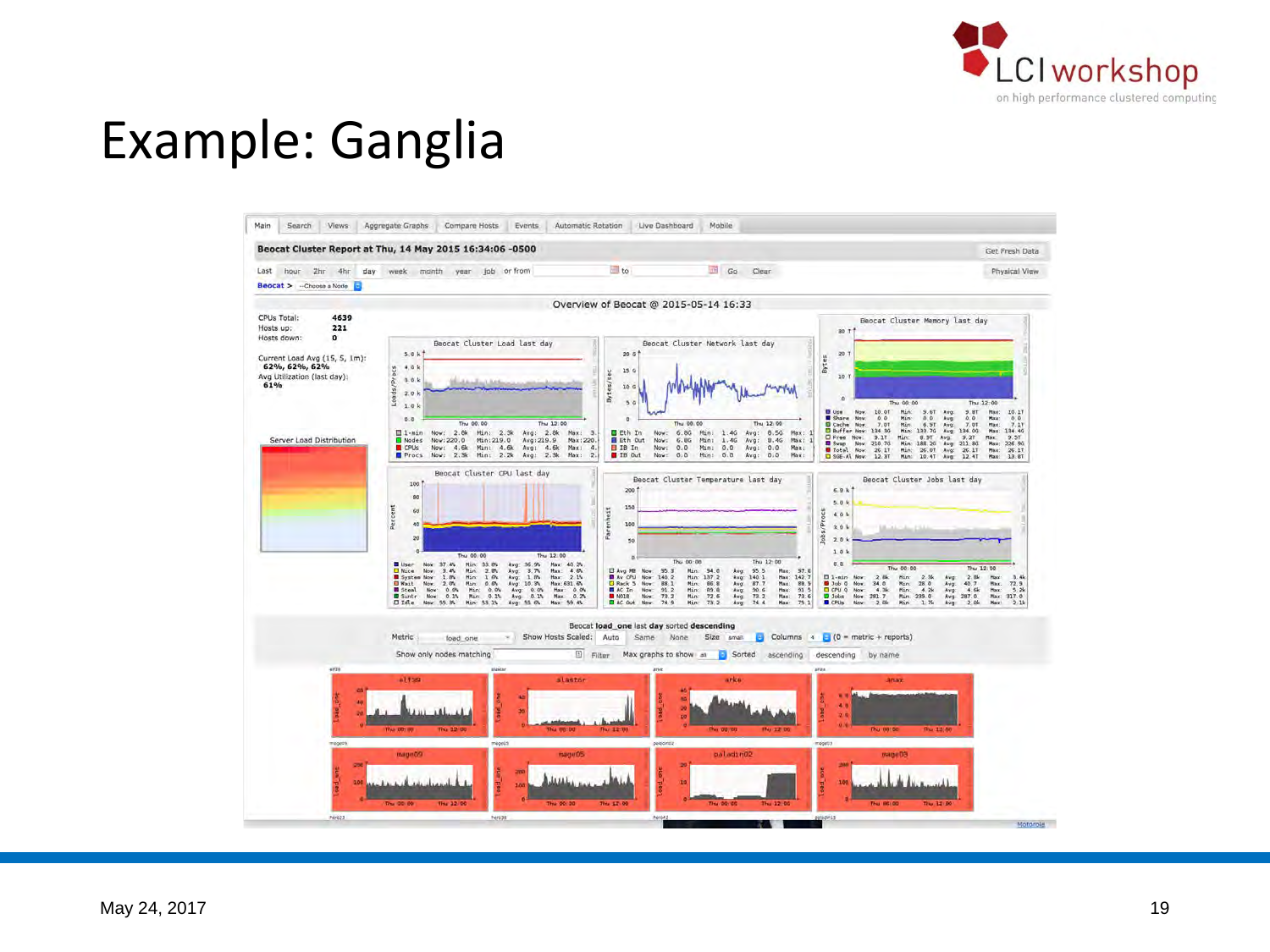

#### Example: Ganglia

- Ganglia [\(http://ganglia.sourceforge.net/](http://ganglia.sourceforge.net/)) for historical and resource monitoring
	- Ours are public
	- RRD files give historical data (a.k.a. "lots of pretty graphs")